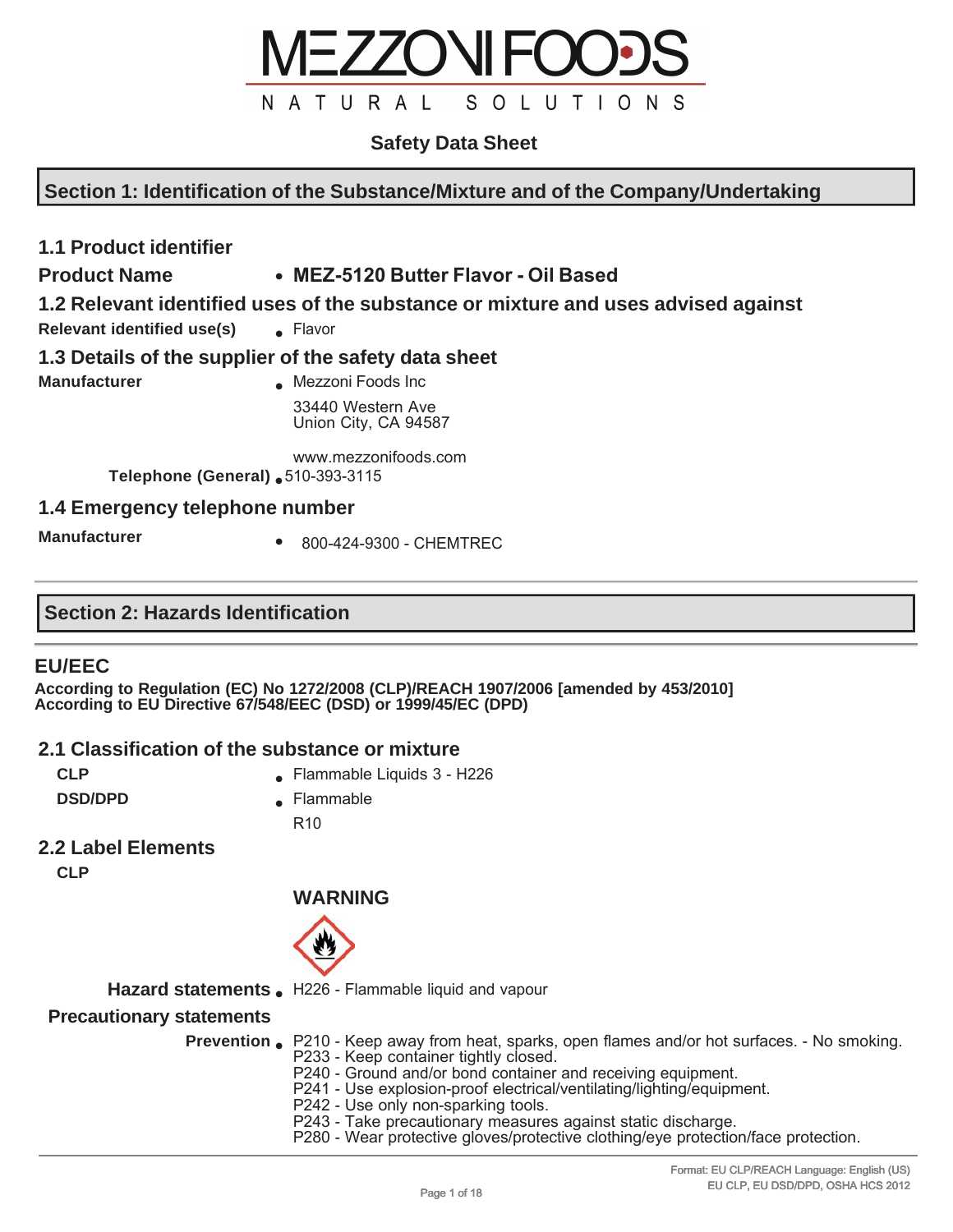|                   | <b>Response.</b> P370+P378 - In case of fire: Use appropriate media for extinction.<br>P303+P361+P353 - IF ON SKIN (or hair): Take off immediately all contaminated<br>clothing. Rinse skin with water/shower.<br><b>Storage/Disposal .</b> P403+P235 - Store in a well-ventilated place. Keep cool. |
|-------------------|------------------------------------------------------------------------------------------------------------------------------------------------------------------------------------------------------------------------------------------------------------------------------------------------------|
| <b>DSD/DPD</b>    | P501 - Dispose of content and/or container in accordance with local, regional,<br>national, and/or international regulations.                                                                                                                                                                        |
|                   | Risk phrases _ R <sub>10</sub> - Flammable.                                                                                                                                                                                                                                                          |
| 2.3 Other Hazards |                                                                                                                                                                                                                                                                                                      |
| <b>CLP</b>        | According to Regulation (EC) No. 1272/2008 (CLP) this material is considered<br>hazardous.                                                                                                                                                                                                           |
| <b>DSD/DPD</b>    | According to European Directive 1999/45/EC this material is considered dangerous.                                                                                                                                                                                                                    |

**United States (US) According to OSHA 29 CFR 1910.1200 HCS**

## **2.1 Classification of the substance or mixture**

- 
- **OSHA HCS 2012** Flammable Liquids 3 H226
- **2.2 Label elements OSHA HCS 2012**

## **WARNING**



Hazard statements . Flammable liquid and vapour - H226

#### **Precautionary statements**

|                                           | <b>Prevention.</b> Keep away from heat, sparks, open flames and/or hot surfaces. - No smoking. - P210<br>Keep container tightly closed. - P233<br>Ground and/or bond container and receiving equipment. - P240<br>Use explosion-proof electrical/ventilating/lighting/equipment. - P241<br>Use only non-sparking tools. - P242<br>Take precautionary measures against static discharge. - P243<br>Wear protective gloves/protective clothing/eye protection/face protection. - P280 |
|-------------------------------------------|-------------------------------------------------------------------------------------------------------------------------------------------------------------------------------------------------------------------------------------------------------------------------------------------------------------------------------------------------------------------------------------------------------------------------------------------------------------------------------------|
|                                           | <b>Response.</b> In case of fire: Use appropriate media for extinction. - P370+P378<br>IF ON SKIN (or hair): Take off immediately all contaminated clothing. Rinse skin with<br>water/shower. - P303+P361+P353                                                                                                                                                                                                                                                                      |
|                                           | <b>Storage/Disposal Store in a well-ventilated place. Keep cool. - P403+P235</b><br>Dispose of content and/or container in accordance with local, regional, national, and/or<br>international regulations. - P501                                                                                                                                                                                                                                                                   |
| 2.3 Other hazards<br><b>OSHA HCS 2012</b> | Under United States Regulations (29 CFR 1910.1200 - Hazard Communication<br>Standard), this product is considered hazardous.                                                                                                                                                                                                                                                                                                                                                        |

## **Section 3 - Composition/Information on Ingredients**

#### **3.1 Substances**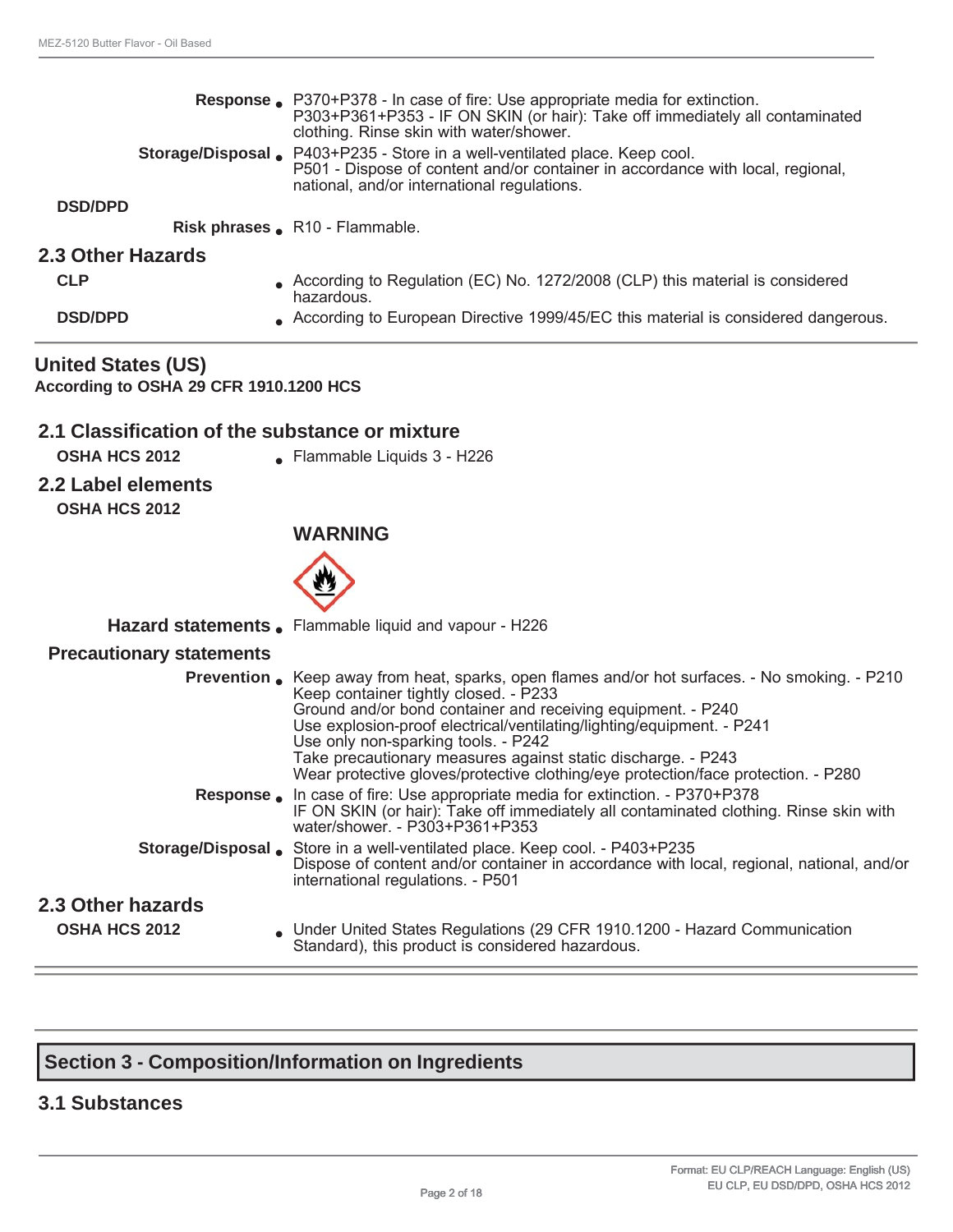**3.2 Mixtures**

Natural

|                         | <b>Composition</b>                              |               |                                                                                                                                  |                                                                                                                                                                                                         |                 |  |  |  |
|-------------------------|-------------------------------------------------|---------------|----------------------------------------------------------------------------------------------------------------------------------|---------------------------------------------------------------------------------------------------------------------------------------------------------------------------------------------------------|-----------------|--|--|--|
| <b>Chemical</b><br>Name | <b>Identifiers</b>                              |               | <b>LD50/LC50</b>                                                                                                                 | <b>Classifications According to</b><br><b>Regulation/Directive</b>                                                                                                                                      | <b>Comments</b> |  |  |  |
| Soybean<br>oil          | CAS:8001-22-<br><b>EINECS:232-</b><br>$274 - 4$ | 90% TO<br>99% | <b>NDA</b>                                                                                                                       | <b>EU DSD/DPD: Not Classified</b><br><b>EU CLP: Not Classified</b><br><b>OSHA HCS 2012: Not Classified</b>                                                                                              | <b>NDA</b>      |  |  |  |
| Natural<br>flavor       | Proprietary                                     | 2.739%        | Ingestion/Oral-Rat<br>$LD50 \cdot >5$ g/kg<br>Skin-Rabbit LD50 • >5<br>g/kg                                                      | <b>EU DSD/DPD: Self Classified: Xi R38</b><br>EU CLP: Self Classified: Skin Irrit. 2, H315<br>OSHA HCS 2012: Flam. Liq. 3; Skin Irrit. 2                                                                | <b>NDA</b>      |  |  |  |
| Natural<br>flavor       | Proprietary                                     | 1.035%        | Inhalation-Rabbit LC50 •<br>$>40$ g/m <sup>3</sup><br>Skin-Rabbit LD50 • 530<br>mg/kg<br>Ingestion/Oral-Rat LD50 .<br>1500 mg/kg | EU DSD/DPD: Annex VI, Table 3.2: C R34<br>EU CLP: Annex VI, Table 3.1: Skin Corr. 1B, H314<br><b>OSHA HCS 2012:</b> Flam. Lig. 4; Acute Tox. 3 (skn);<br>Acute Tox. 4 (oral); Skin Corr. 1C; Eye Dam. 1 | <b>NDA</b>      |  |  |  |
| Natural<br>flavor       | Proprietary                                     | 0.151%        | Ingestion/Oral-Rat<br>LD50 · 2600 mg/kg<br>Skin-Rabbit LD50 • 500<br>$\mu$ L/kg                                                  | EU DSD/DPD: Annex VI, Table 3.2: C R34<br>EU CLP: Annex VI, Table 3.1: Skin Corr. 1B, H314<br>OSHA HCS 2012: Flam. Liq. 3; Skin Corr. 1B; Eye<br>Dam. 1; Acute Tox. 3 (skn)                             | <b>NDA</b>      |  |  |  |
|                         |                                                 |               | Ingestion/Oral-Rat                                                                                                               |                                                                                                                                                                                                         |                 |  |  |  |

No 1272/2008.

 $\bullet$  Material does not meet the criteria of a substance in accordance with Regulation (EC)

## **4.1 Description of first aid measures**

**Section 4 - First Aid Measures**

*See Section 16 for full text of H-statements and R-phrases.*

flavor *Proprietary* 0.019%

| <b>Inhalation</b>         | • Administer oxygen if breathing is difficult. Give artificial respiration if victim is not<br>breathing. Move victim to fresh air.                                                                                                                                                                                           |
|---------------------------|-------------------------------------------------------------------------------------------------------------------------------------------------------------------------------------------------------------------------------------------------------------------------------------------------------------------------------|
| <b>Skin</b>               | In case of burns, immediately cool affected skin for as long as possible with cold<br>water. Do not remove clothing if adhering to skin. In case of contact with substance,<br>immediately flush skin with running water for at least 20 minutes. Remove and isolate<br>contaminated clothing. Wash skin with soap and water. |
| <b>Eye</b>                | In case of contact with substance, immediately flush eyes with running water for at<br>least 20 minutes.                                                                                                                                                                                                                      |
| Ingestion                 | ■ Get medical attention if symptoms occur.                                                                                                                                                                                                                                                                                    |
|                           | 4.2 Most important symptoms and effects, both acute and delayed                                                                                                                                                                                                                                                               |
|                           | Refer to Section 11 - Toxicological Information.                                                                                                                                                                                                                                                                              |
|                           | 4.3 Indication of any immediate medical attention and special treatment needed                                                                                                                                                                                                                                                |
| <b>Notes to Physician</b> | All treatments should be based on observed signs and symptoms of distress in the                                                                                                                                                                                                                                              |

LD50 • 3300 mg/kg Inhalation-Rat LC50 •

Skin-Rabbit LD50 • >5

40250 ppm

g/kg

patient. Consideration should be given to the possibility that overexposure to materials other than this product may have occurred.

**EU CLP:** Community workplace exposure limit

**CORRECTE:** Community workplace exposure limit<br>**OSHA HCS 2012:** Exposure limit(s)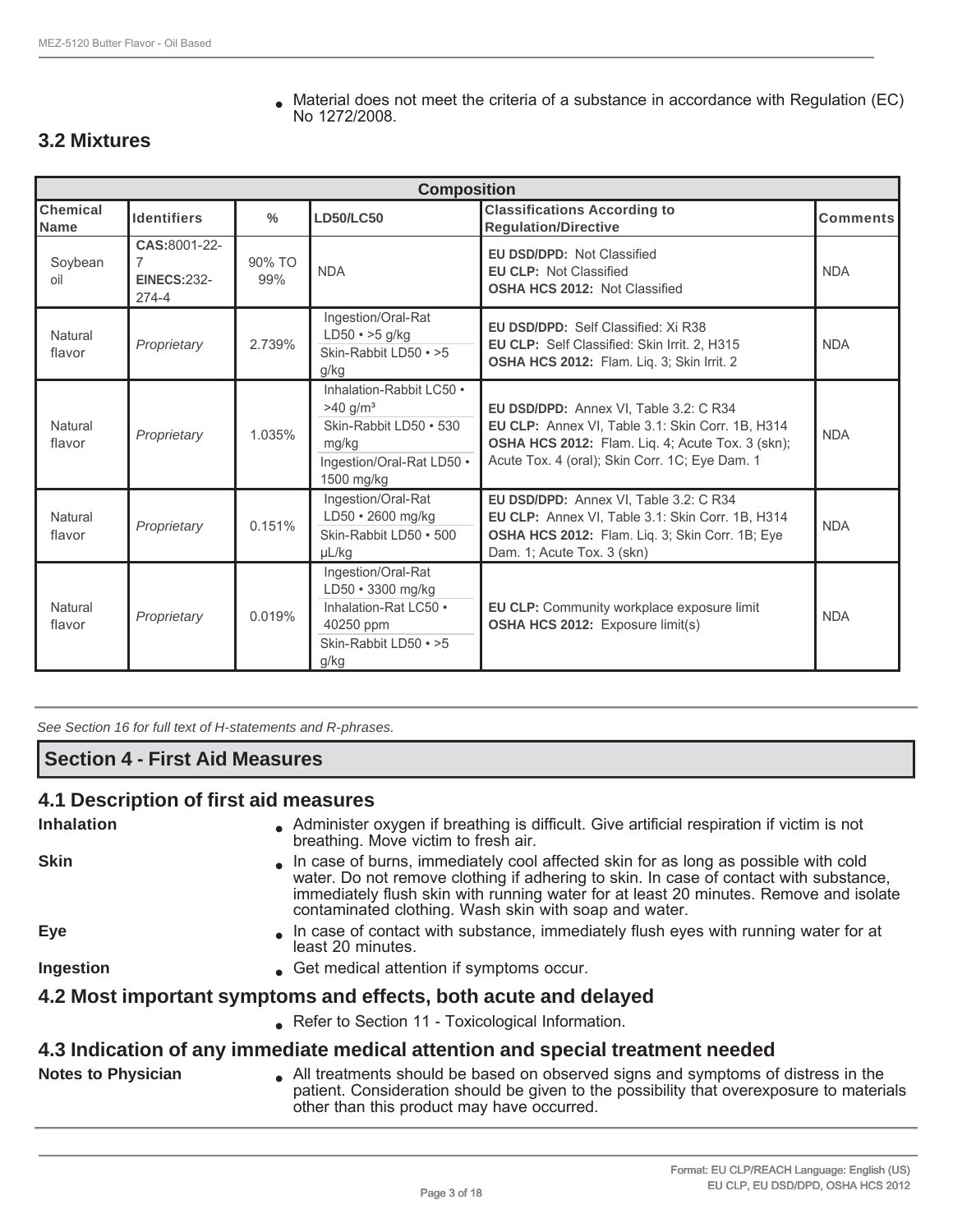## **Section 5 - Firefighting Measures**

#### **5.1 Extinguishing media**

| <u>u. Extinguioning incuid</u>                      |                                                                                                                                                                                                                                                                                                                                                                                                                                                                                                                          |
|-----------------------------------------------------|--------------------------------------------------------------------------------------------------------------------------------------------------------------------------------------------------------------------------------------------------------------------------------------------------------------------------------------------------------------------------------------------------------------------------------------------------------------------------------------------------------------------------|
|                                                     | <b>Suitable Extinguishing Media.</b> LARGE FIRES: Water spray, fog or alcohol-resistant foam.<br>SMALL FIRES: Dry chemical, CO2, water spray or alcohol-resistant foam.                                                                                                                                                                                                                                                                                                                                                  |
| <b>Unsuitable Extinguishing</b><br>Media            | No data available                                                                                                                                                                                                                                                                                                                                                                                                                                                                                                        |
|                                                     | 5.2 Special hazards arising from the substance or mixture                                                                                                                                                                                                                                                                                                                                                                                                                                                                |
| <b>Unusual Fire and Explosion</b><br><b>Hazards</b> | • Containers may explode when heated.<br>Vapor explosion hazard indoors, outdoors or in sewers.<br>HIGHLY FLAMMABLE: Will be easily ignited by heat, sparks or flames.<br>Many liquids are lighter than water.<br>Most vapors are heavier than air. They will spread along ground and collect in low or<br>confined areas (sewers, basements, tanks).<br>Runoff to sewer may create fire or explosion hazard.<br>Vapors may form explosive mixtures with air.<br>Vapors may travel to source of ignition and flash back. |
| <b>Hazardous Combustion</b><br><b>Products</b>      | No data available                                                                                                                                                                                                                                                                                                                                                                                                                                                                                                        |
| 5.3 Advice for firefighters                         |                                                                                                                                                                                                                                                                                                                                                                                                                                                                                                                          |
|                                                     | Structural firefighters' protective clothing will only provide limited protection.<br>Wear positive pressure self-contained breathing apparatus (SCBA).                                                                                                                                                                                                                                                                                                                                                                  |

## **Section 6 - Accidental Release Measures**

out.

#### **6.1 Personal precautions, protective equipment and emergency procedures**

closed spaces.

| <b>Personal Precautions</b>          | . Do not walk through spilled material. Wear appropriate personal protective equipment,<br>avoid direct contact.                                                                                                                                                                                                                                                                                                                                                                                                                                                                                                                  |
|--------------------------------------|-----------------------------------------------------------------------------------------------------------------------------------------------------------------------------------------------------------------------------------------------------------------------------------------------------------------------------------------------------------------------------------------------------------------------------------------------------------------------------------------------------------------------------------------------------------------------------------------------------------------------------------|
| <b>Emergency Procedures</b>          | As an immediate precautionary measure, isolate spill or leak area for at least 50<br>meters (150 feet) in all directions. If tank, rail car or tank truck is involved in a fire,<br>ISOLATE for 800 meters (1/2 mile) in all directions; also, consider initial evacuation for<br>800 meters (1/2 mile) in all directions. LARGE SPILL: Consider initial downwind<br>evacuation for at least 300 meters (1000 feet) ELIMINATE all ignition sources (no<br>smoking, flares, sparks or flames in immediate area). Keep unauthorized personnel<br>away. Stay upwind. Keep out of low areas. Ventilate closed spaces before entering. |
| <b>6.2 Environmental precautions</b> |                                                                                                                                                                                                                                                                                                                                                                                                                                                                                                                                                                                                                                   |
|                                      | • Prevent entry into waterways, sewers, basements or confined areas.                                                                                                                                                                                                                                                                                                                                                                                                                                                                                                                                                              |
|                                      | 6.3 Methods and material for containment and cleaning up                                                                                                                                                                                                                                                                                                                                                                                                                                                                                                                                                                          |
| Containment/Clean-up<br>Measures     | • Stop leak if you can do it without risk.<br>Absorb or cover with dry earth, sand or other non-combustible material and transfer to<br>containers.<br>Use clean non-sparking tools to collect absorbed material.<br>A vapor suppressing foam may be used to reduce vapors.<br>All equipment used when handling the product must be grounded.<br>LARGE SPILLS: Dike far ahead of liquid spill for later disposal.                                                                                                                                                                                                                 |

Move containers from fire area if you can do it without risk.

LARGE FIRES: Cool containers with flooding quantities of water until well after fire is

## **6.4 Reference to other sections**

● Refer to Section 8 - Exposure Controls/Personal Protection and Section 13 - Disposal Considerations.

LARGE SPILLS: Water spray may reduce vapor; but may not prevent ignition in

**Section 7 - Handling and Storage**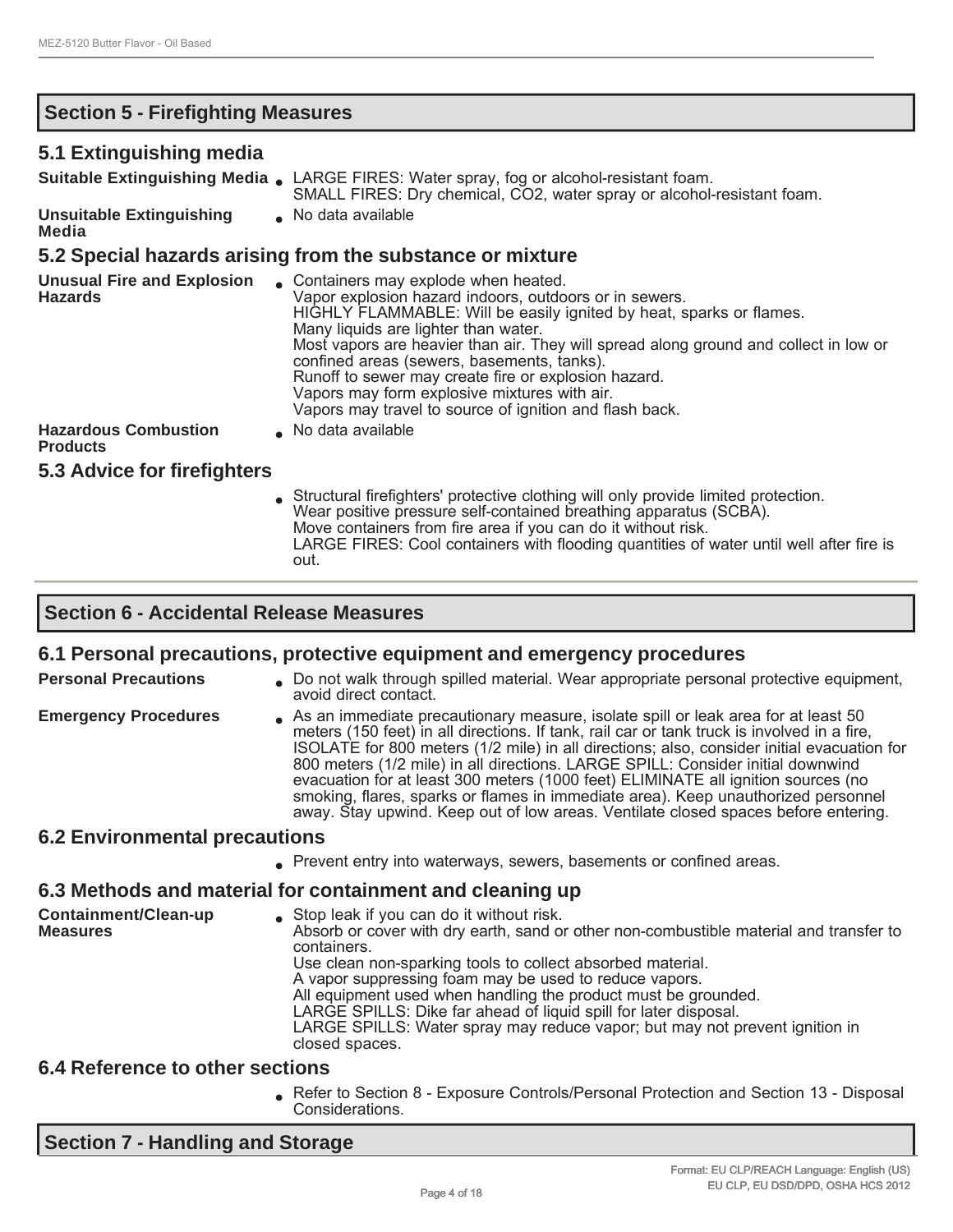## **7.1 Precautions for safe handling**

**Handling Example 20 Consets and Ventilated areas.** Use good safety and industrial hygiene practices. Keep away from fire, sparks and heated surfaces. Take precautionary measures against static charges. Wash thoroughly with soap and water after handling and before eating, drinking, or using tobacco.

#### **7.2 Conditions for safe storage, including any incompatibilities**

**Storage Example 20 Keep away from sources of ignition – No Smoking. Keep container/package tightly** closed in a cool, well-ventilated place.

## **7.3 Specific end use(s)**

Befer to Section 1.2 - Relevant identified uses.

## **Section 8 - Exposure Controls/Personal Protection**

## **8.1 Control parameters**

| <b>Exposure Limits/Guidelines</b> |               |                                 |                                     |                                            |                                                                                                                                                                                                                                                                                                                        |                 |                               |                             |
|-----------------------------------|---------------|---------------------------------|-------------------------------------|--------------------------------------------|------------------------------------------------------------------------------------------------------------------------------------------------------------------------------------------------------------------------------------------------------------------------------------------------------------------------|-----------------|-------------------------------|-----------------------------|
|                                   | <b>Result</b> | <b>ACGIH</b>                    |                                     | <b>Canada Ontario</b>                      | <b>Canada Quebec</b>                                                                                                                                                                                                                                                                                                   | China           |                               | <b>Denmark</b>              |
| Natural flavor<br>(Proprietary)   | <b>TWAs</b>   | 10 ppm TWA                      |                                     | 10 ppm TWA                                 | Not established                                                                                                                                                                                                                                                                                                        | Not established |                               | Not established             |
| Natural flavor                    | <b>STELs</b>  | Not established                 |                                     | Not established                            | Not established                                                                                                                                                                                                                                                                                                        | 60 mg/m3 STEL   |                               | Not established             |
| (Proprietary)                     | <b>TWAs</b>   | 10 ppm TWA                      |                                     | 10 ppm TWA                                 | 10 ppm TWAEV; 30<br>mg/m3 TWAEV                                                                                                                                                                                                                                                                                        | 30 mg/m3 TWA    |                               | 10 ppm TWA; 31<br>mg/m3 TWA |
|                                   |               |                                 |                                     | <b>Exposure Limits/Guidelines (Con't.)</b> |                                                                                                                                                                                                                                                                                                                        |                 |                               |                             |
|                                   |               | <b>Result</b>                   |                                     | <b>Germany DFG</b>                         | <b>Germany TRGS</b>                                                                                                                                                                                                                                                                                                    | <b>NIOSH</b>    |                               |                             |
|                                   |               | <b>STELs</b><br>Not established |                                     |                                            | Not established                                                                                                                                                                                                                                                                                                        |                 | 15 ppm STEL; 45<br>mg/m3 STEL |                             |
| Natural flavor<br>(Proprietary)   |               | <b>TWAs</b>                     | Not established                     |                                            | 10 ppm TWA AGW<br>(The risk of damage to<br>the embryo or fetus<br>can be excluded when<br><b>AGW and BGW values</b><br>are observed.<br>exposure factor 2); 31<br>mg/m3 TWA AGW (The<br>risk of damage to the<br>embryo or fetus can be<br>excluded when AGW<br>and BGW values are<br>observed, exposure<br>factor 2) |                 | 10 ppm TWA; 30<br>mg/m3 TWA   |                             |
|                                   |               | Ceilings                        | 20 ppm Peak; 62 mg/m3<br>Peak       |                                            | Not established                                                                                                                                                                                                                                                                                                        |                 | Not established               |                             |
|                                   |               | <b>MAKs</b>                     | 10 ppm TWA MAK; 31<br>mg/m3 TWA MAK |                                            | Not established                                                                                                                                                                                                                                                                                                        |                 | Not established               |                             |

#### **Exposure Control Notations**

**Germany DFG**

•Natural flavor (Proprietary): **Pregnancy:** (no risk to embryo/fetus if exposure limits adhered to)

#### **8.2 Exposure controls**

**Engineering**

**Engineering and Schood general ventilation should be used. Ventilation rates should be matched to <b>Measures/Controls**<br>**Measures/Controls because on the conditions.** If applicable, use process enclosures, local exhaust v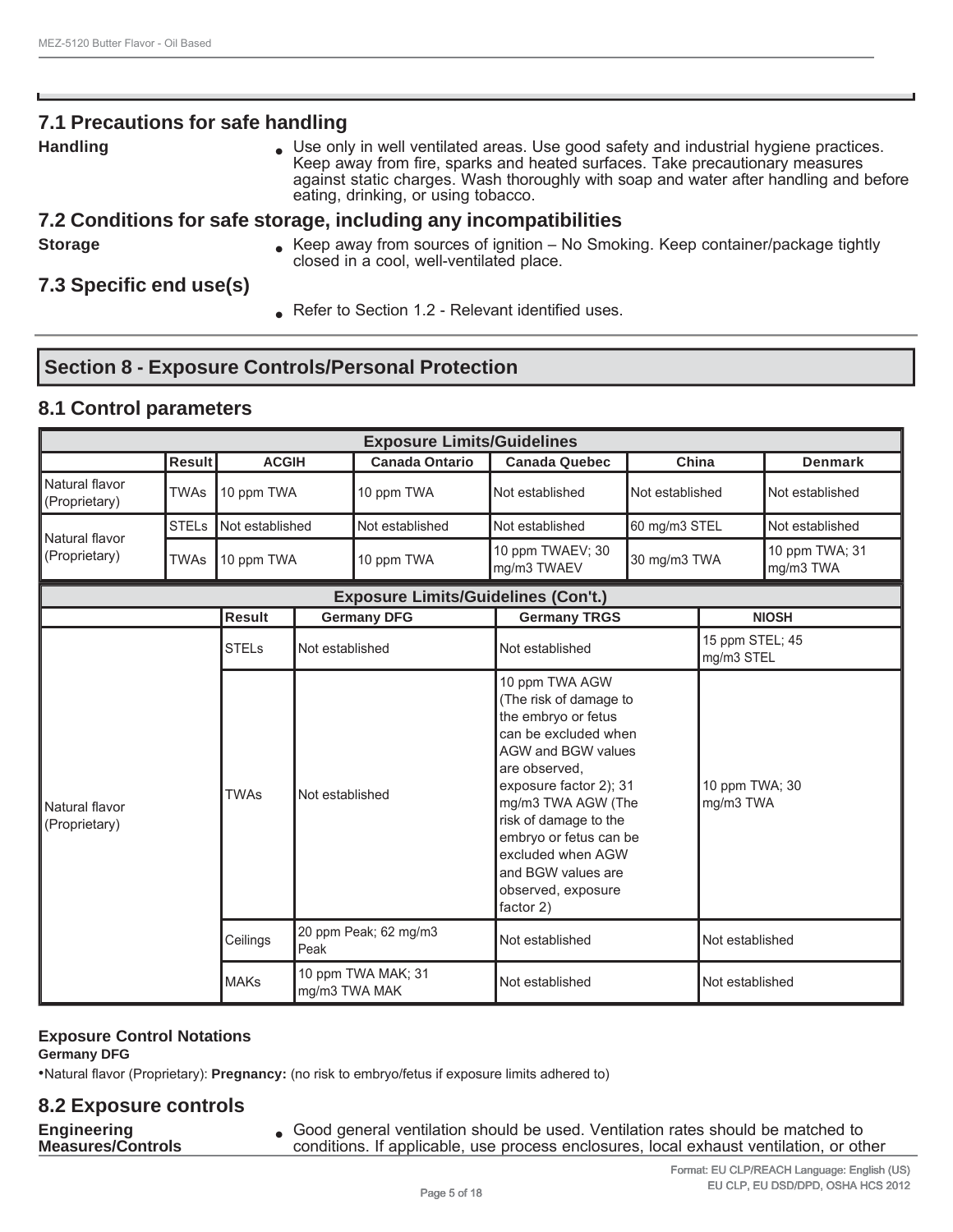| level. Use only appropriately classified electrical equipment.                                                                                                                                                                                                                         |                                                                                                                                                                   |  |  |  |
|----------------------------------------------------------------------------------------------------------------------------------------------------------------------------------------------------------------------------------------------------------------------------------------|-------------------------------------------------------------------------------------------------------------------------------------------------------------------|--|--|--|
| <b>Personal Protective Equipment</b>                                                                                                                                                                                                                                                   |                                                                                                                                                                   |  |  |  |
| In case of insufficient ventilation, wear suitable respiratory equipment. Follow the<br><b>Respiratory</b><br>limits are exceeded or symptoms are experienced.                                                                                                                         | OSHA respirator regulations found in 29 CFR 1910.134 or European Standard EN 149.<br>Use a NIOSH/MSHA or European Standard EN 149 approved respirator if exposure |  |  |  |
| <b>Eye/Face</b><br>• Wear safety glasses.                                                                                                                                                                                                                                              |                                                                                                                                                                   |  |  |  |
| <b>Skin/Body</b><br>• Wear appropriate gloves.                                                                                                                                                                                                                                         |                                                                                                                                                                   |  |  |  |
| • Controls should be engineered to prevent release to the environment, including<br><b>Environmental Exposure</b><br>procedures to prevent spills, atmospheric release and release to waterways. Follow<br><b>Controls</b><br>best practice for site management and disposal of waste. |                                                                                                                                                                   |  |  |  |
| Key to abbreviations                                                                                                                                                                                                                                                                   |                                                                                                                                                                   |  |  |  |
| $\leq$ Short Term Exposure Limits are based on 15-minute<br><b>STEL</b><br>ACGIH = American Conference of Governmental Industrial Hygiene<br>exposures                                                                                                                                 |                                                                                                                                                                   |  |  |  |
| MAK = Maximale Arbeitsplatz Konzentration is the maximum permissible<br>concentration<br>TWAEV = Time-Weighted Average Exposure Value                                                                                                                                                  |                                                                                                                                                                   |  |  |  |
| Time-Weighted Averages are based on 8h/day, 40h/week<br>NIOSH = National Institute of Occupational Safety and Health<br>TWA<br>exposures                                                                                                                                               |                                                                                                                                                                   |  |  |  |

## **Section 9 - Physical and Chemical Properties**

## **9.1 Information on Physical and Chemical Properties**

| <b>Material Description</b>         |               |                             |                                                  |  |
|-------------------------------------|---------------|-----------------------------|--------------------------------------------------|--|
| <b>Physical Form</b>                | Liquid        | Appearance/Description      | Yellow liquid with a strong butter<br>type odor. |  |
| Color                               | Yellow        | Odor                        | Strong butter type odor.                         |  |
| <b>Odor Threshold</b>               | Data lacking  |                             |                                                  |  |
| <b>General Properties</b>           |               |                             |                                                  |  |
| <b>Boiling Point</b>                | Data lacking  | <b>Melting Point</b>        | Data lacking                                     |  |
| Decomposition Temperature           | Data lacking  | pH                          | $3.4$ to $4$                                     |  |
| Specific Gravity/Relative Density   | 0.912 Water=1 | <b>Water Solubility</b>     | Negligible $< 0.1 \%$                            |  |
| Viscosity                           | Data lacking  | <b>Explosive Properties</b> | Data lacking                                     |  |
| <b>Oxidizing Properties:</b>        | Data lacking  |                             |                                                  |  |
| <b>Volatility</b>                   |               |                             |                                                  |  |
| Vapor Pressure                      | Data lacking  | <b>Vapor Density</b>        | Data lacking                                     |  |
| <b>Evaporation Rate</b>             | Data lacking  |                             |                                                  |  |
| Flammability                        |               |                             |                                                  |  |
| <b>Flash Point</b>                  | Data lacking  | UEL                         | Data lacking                                     |  |
| LEL                                 | Data lacking  | Autoignition                | Data lacking                                     |  |
| Flammability (solid, gas)           | Not relevant. |                             |                                                  |  |
| Environmental                       |               |                             |                                                  |  |
| Octanol/Water Partition coefficient | Data lacking  |                             |                                                  |  |

## **9.2 Other Information**

● No additional physical and chemical parameters noted.

## **Section 10: Stability and Reactivity**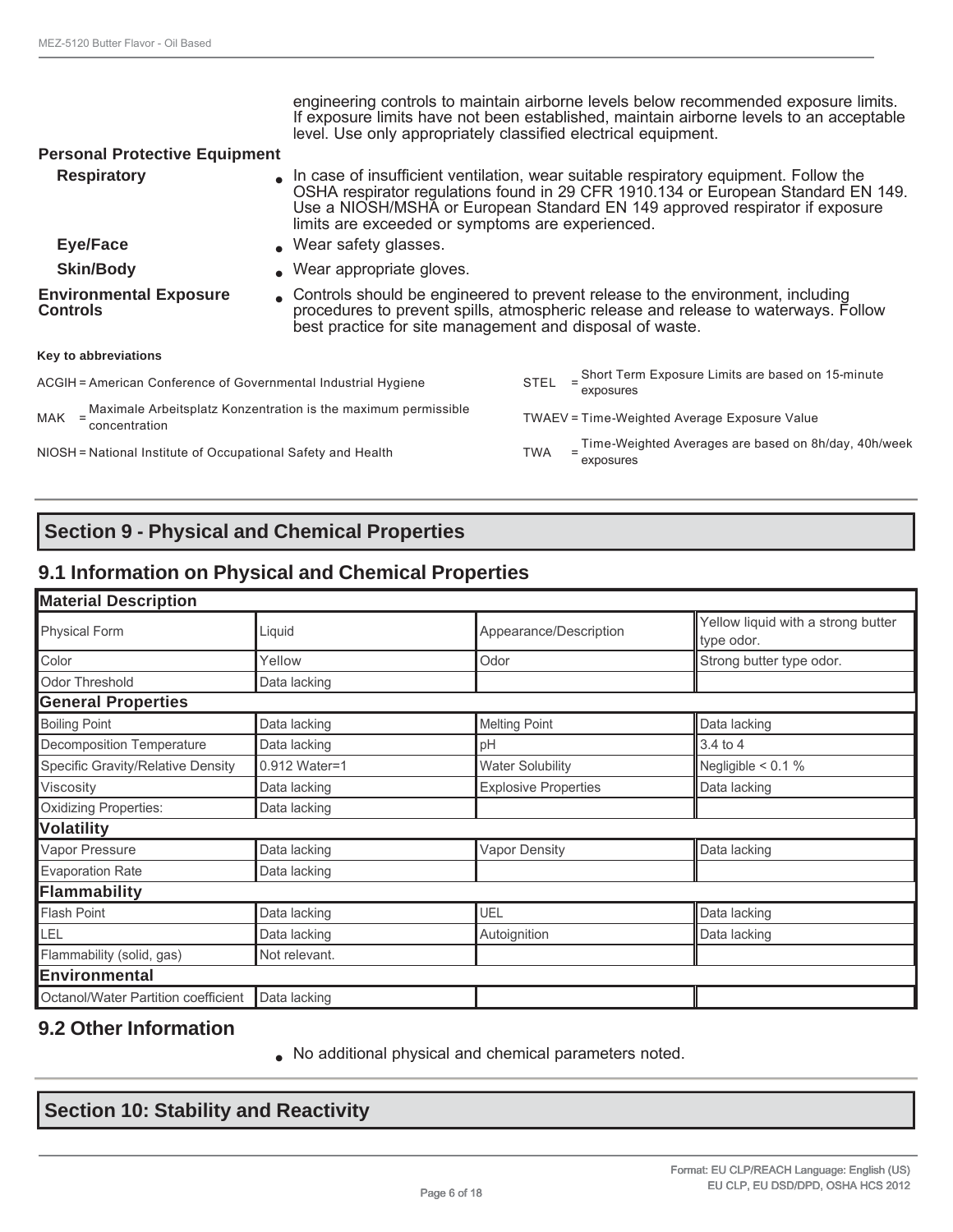| <b>10.1 Reactivity</b>                  |                                                             |
|-----------------------------------------|-------------------------------------------------------------|
|                                         | No dangerous reaction known under conditions of normal use. |
| <b>10.2 Chemical stability</b>          |                                                             |
|                                         | Stable under normal temperatures and pressures.             |
| 10.3 Possibility of hazardous reactions |                                                             |
|                                         | Hazardous polymerization will not occur.                    |
| <b>10.4 Conditions to avoid</b>         |                                                             |
|                                         | • No data available.                                        |
| 10.5 Incompatible materials             |                                                             |
|                                         | No data available.                                          |
| 10.6 Hazardous decomposition products   |                                                             |
|                                         | No data available.                                          |
|                                         |                                                             |

# **Section 11 - Toxicological Information**

## **11.1 Information on toxicological effects**

| <b>Component Name</b>            | <b>CAS</b>  | Data                                                                                                                                                                                 |                                                                                                                                                                                         |  |
|----------------------------------|-------------|--------------------------------------------------------------------------------------------------------------------------------------------------------------------------------------|-----------------------------------------------------------------------------------------------------------------------------------------------------------------------------------------|--|
| Natural flavor (2.739%)          | Proprietary | Acute Toxicity: orl-rat LD50:>5 gm/kg; skn-rbt LD50:>5 gm/kg;<br>Irritation: skn-rbt 500 mg/24H MOD                                                                                  |                                                                                                                                                                                         |  |
| Natural flavor (0.151%)          | Proprietary | Acute Toxicity: orl-rat LD50:2600 mg/kg; skn-rbt LD50:500 uL/kg;<br>Irritation: eye-rbt 990 ug SEV; skn-rbt 495 mg open SEV;<br>Multi-dose Toxicity: ihl-rat TCLo:23 mg/m3/24H/30D-C |                                                                                                                                                                                         |  |
| Natural flavor (1.035%)          | Proprietary |                                                                                                                                                                                      | Acute Toxicity: orl-rat LD50:1500 mg/kg; ihl-rbt LC50:>40 gm/m3; skn-rbt LD50:530 mg/kg;<br>Irritation: skn-rbt 500 mg open MOD;<br>Multi-dose Toxicity: ihl-rat TCLo:0.15 gm/m3/213D-I |  |
| <b>GHS Properties</b>            |             |                                                                                                                                                                                      | <b>Classification</b>                                                                                                                                                                   |  |
| <b>Acute toxicity</b>            |             |                                                                                                                                                                                      | EU/CLP · Data lacking<br>OSHA HCS 2012 . Data lacking                                                                                                                                   |  |
| <b>Aspiration Hazard</b>         |             |                                                                                                                                                                                      | EU/CLP • Data lacking<br>OSHA HCS 2012 . Data lacking                                                                                                                                   |  |
| Carcinogenicity                  |             |                                                                                                                                                                                      | EU/CLP · Data lacking<br>OSHA HCS 2012 . Data lacking                                                                                                                                   |  |
| <b>Germ Cell Mutagenicity</b>    |             |                                                                                                                                                                                      | EU/CLP . Data lacking<br>OSHA HCS 2012 . Data lacking                                                                                                                                   |  |
| <b>Skin corrosion/Irritation</b> |             |                                                                                                                                                                                      | EU/CLP . Data lacking<br>OSHA HCS 2012 . Data lacking                                                                                                                                   |  |
| <b>Skin sensitization</b>        |             |                                                                                                                                                                                      | EU/CLP · Data lacking<br>OSHA HCS 2012 . Data lacking                                                                                                                                   |  |
| <b>STOT-RE</b>                   |             |                                                                                                                                                                                      | EU/CLP . Data lacking<br>OSHA HCS 2012 . Data lacking                                                                                                                                   |  |
| <b>STOT-SE</b>                   |             |                                                                                                                                                                                      | EU/CLP · Data lacking<br>OSHA HCS 2012 . Data lacking                                                                                                                                   |  |
| <b>Toxicity for Reproduction</b> |             |                                                                                                                                                                                      | EU/CLP . Data lacking<br>OSHA HCS 2012 . Data lacking                                                                                                                                   |  |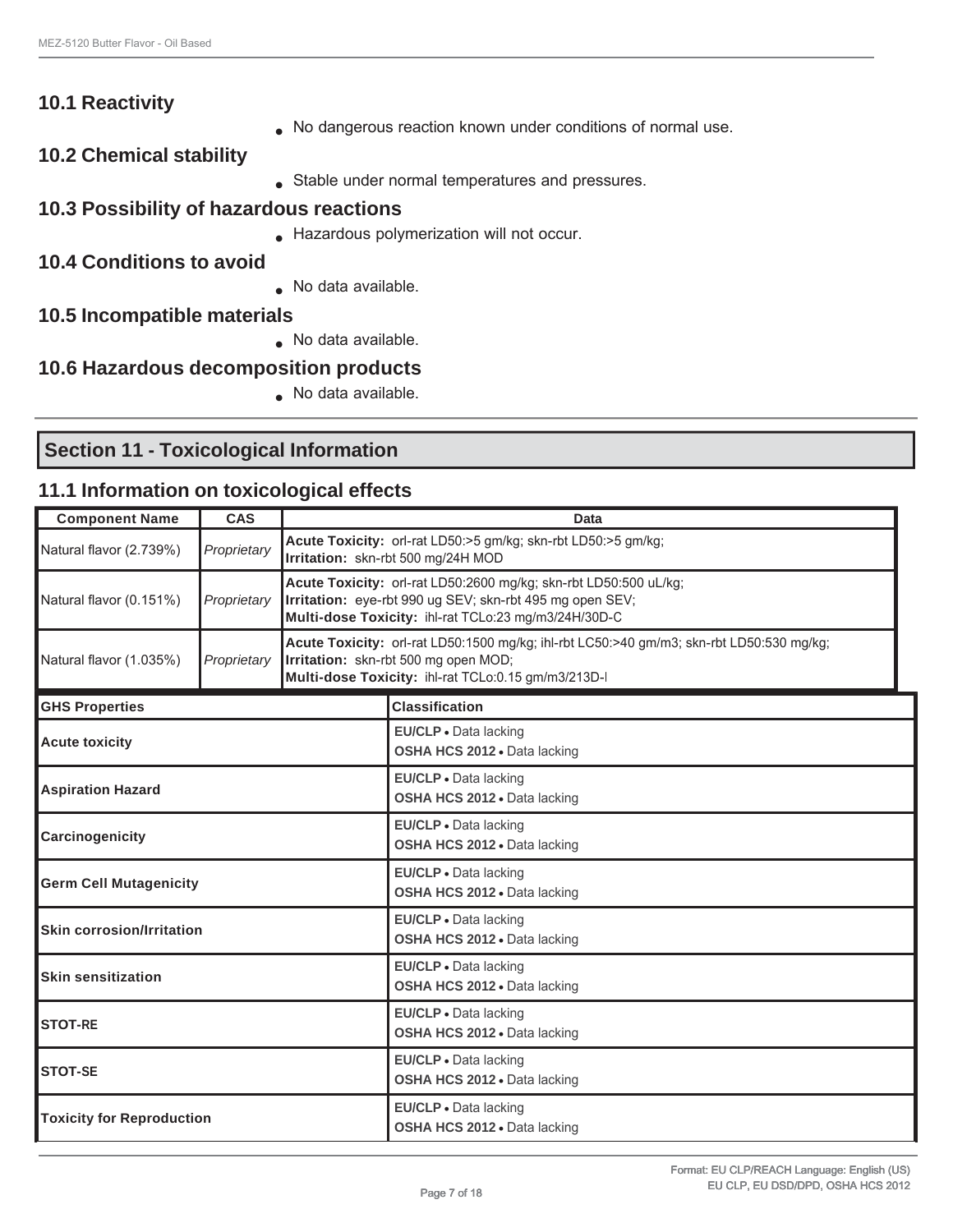| Respiratory sensitization                                                              | EU/CLP · Data lacking<br>OSHA HCS 2012 . Data lacking                                                                                                              |  |
|----------------------------------------------------------------------------------------|--------------------------------------------------------------------------------------------------------------------------------------------------------------------|--|
| EU/CLP · Data lacking<br>Serious eye damage/Irritation<br>OSHA HCS 2012 . Data lacking |                                                                                                                                                                    |  |
| <b>Potential Health Effects</b>                                                        |                                                                                                                                                                    |  |
| <b>Inhalation</b>                                                                      |                                                                                                                                                                    |  |
| <b>Acute (Immediate)</b>                                                               | Product is irritating and possibly detrimental to the respiratory system. Inhalation<br>symptoms may include sore throat, coughing, dullness, and unconsciousness. |  |
| <b>Chronic (Delayed)</b>                                                               | . Prolonged exposure to high concentrations may cause lung damage or disease.                                                                                      |  |
| <b>Skin</b>                                                                            |                                                                                                                                                                    |  |
| <b>Acute (Immediate)</b>                                                               | • Product is irritating to the skin.                                                                                                                               |  |
| <b>Chronic (Delayed)</b>                                                               | ▲ No data available.                                                                                                                                               |  |
| Eye                                                                                    |                                                                                                                                                                    |  |
| Acute (Immediate)                                                                      | $\bullet$ Product is irritating to eyes.                                                                                                                           |  |
| <b>Chronic (Delayed)</b>                                                               | No data available.                                                                                                                                                 |  |
| Ingestion                                                                              |                                                                                                                                                                    |  |
| <b>Acute (Immediate)</b>                                                               | Product is harmful if swallowed. Symptoms of ingestion may include sore throat and<br>abdominal pain.                                                              |  |
| <b>Chronic (Delayed)</b>                                                               | No data available.                                                                                                                                                 |  |
| Key to abbreviations                                                                   |                                                                                                                                                                    |  |
| = Lethal Concentration<br>LC.                                                          | $SEV =$ Severe                                                                                                                                                     |  |
| = Lethal Dose<br>LD.<br>$MOD = Model$                                                  | TC = Toxic Concentration                                                                                                                                           |  |

## **Section 12 - Ecological Information**

| <b>12.1 Toxicity</b> |
|----------------------|
|                      |

● Material data lacking.

## **12.2 Persistence and degradability**

● Material data lacking.

## **12.3 Bioaccumulative potential**

- Material data lacking.
- **12.4 Mobility in Soil**
- Material data lacking.

## **12.5 Results of PBT and vPvB assessment**

● No PBT and vPvB assessment has been conducted.

## **12.6 Other adverse effects**

● No studies have been found.

## **Section 13 - Disposal Considerations**

## **13.1 Waste treatment methods**

**Product waste • Dispose of content and/or container in accordance with local, regional, national, and/or**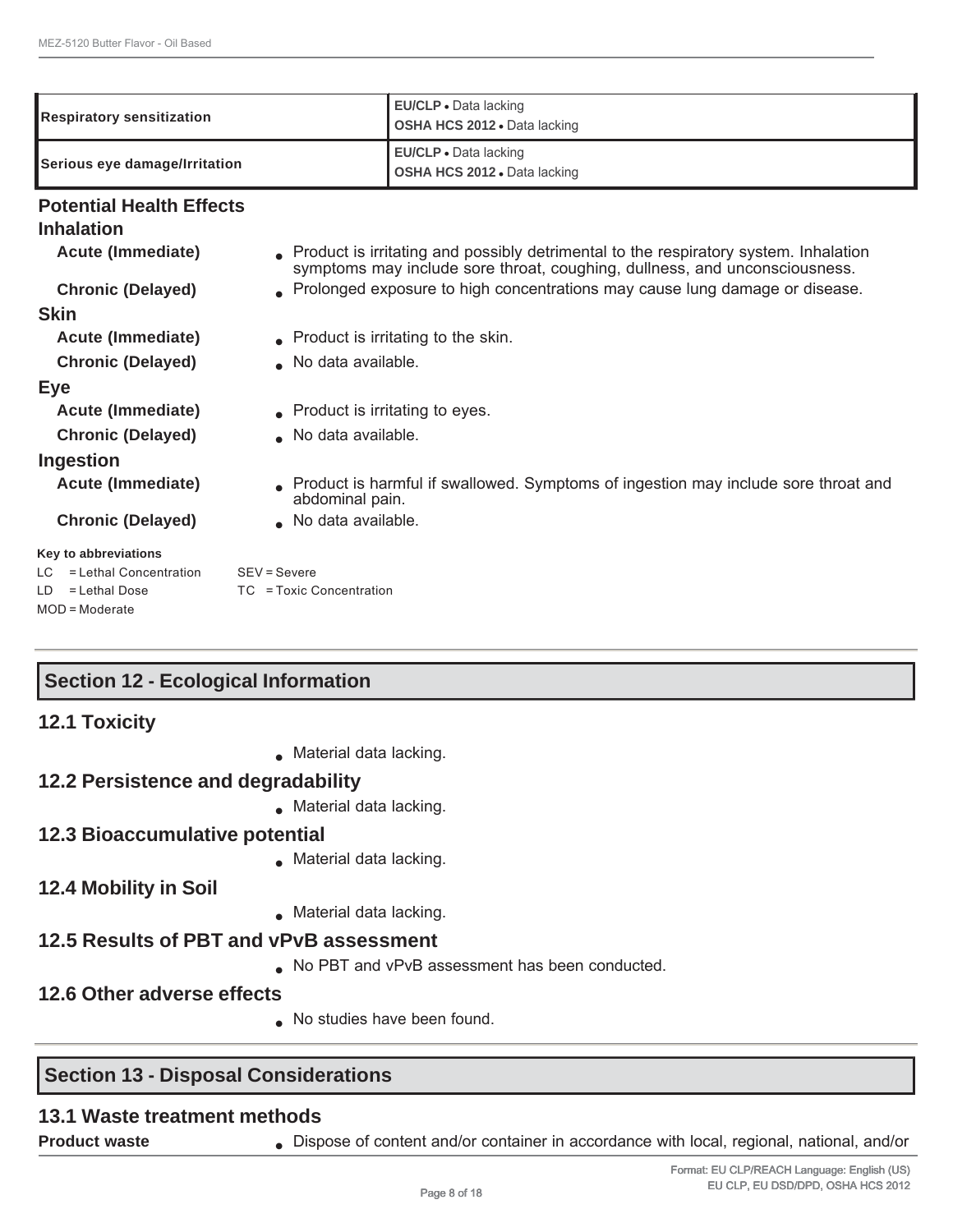international regulations.

Packaging waste **• Dispose of content and/or container in accordance with local, regional, national, and/or** international regulations.

## **Section 14 - Transport Information**

|                  | <b>14.1 UN</b><br>number | 14.2 UN proper<br>shipping name | 14.3 Transport hazard<br>class(es) | 14.4 Packing<br>group | <b>14.5 Environmental</b><br>hazards |
|------------------|--------------------------|---------------------------------|------------------------------------|-----------------------|--------------------------------------|
| <b>IDOT</b>      | UN1993                   | Flammable liquid, n.o.s.        |                                    |                       | <b>NDA</b>                           |
| <b>IIMO/IMDG</b> | <b>UN1993</b>            | Flammable liquid, n.o.s.        |                                    |                       | <b>NDA</b>                           |
| <b>IATA/ICAO</b> | <b>UN1993</b>            | Flammable liquid, n.o.s.        |                                    |                       | <b>NDA</b>                           |

**14.6 Special precautions for •** None specified.<br>**user** 

**14.7 Transport in bulk according to Annex II of MARPOL 73/78 and the IBC Code**

• Data lacking.

## **Section 15 - Regulatory Information**

## **15.1 Safety, health and environmental regulations/legislation specific for the substance or mixture**

#### **SARA Hazard Classifications** • Fire

| <b>State Right To Know</b> |             |           |           |           |
|----------------------------|-------------|-----------|-----------|-----------|
| <b>Component</b>           | <b>CAS</b>  | <b>MA</b> | <b>NJ</b> | <b>PA</b> |
| Natural flavor             | Proprietary | No        | <b>No</b> | <b>No</b> |
| Natural flavor             | Proprietary | <b>No</b> | <b>No</b> | <b>No</b> |
| Natural flavor             | Proprietary | No        | <b>No</b> | <b>No</b> |
| Natural flavor             | Proprietary | No        | <b>No</b> | No        |
| Natural flavor             | Proprietary | Yes       | Yes       | Yes       |
| Natural flavor             | Proprietary | <b>No</b> | <b>No</b> | No        |
| Natural flavor             | Proprietary | No        | <b>No</b> | <b>No</b> |
| Natural flavor             | Proprietary | Yes       | Yes       | Yes       |
| Natural flavor             | Proprietary | Yes       | Yes       | Yes       |
| Soybean oil                | 8001-22-7   | No        | <b>No</b> | Yes       |

| <b>Inventory</b> |             |                   |                    |           |                  |                  |
|------------------|-------------|-------------------|--------------------|-----------|------------------|------------------|
| Component        | <b>CAS</b>  | <b>Canada DSL</b> | <b>Canada NDSL</b> | China     | <b>EU EINECS</b> | <b>EU ELNICS</b> |
| Natural flavor   | Proprietary | Yes               | <b>No</b>          | Yes       | Yes              | No               |
| Natural flavor   | Proprietary | Yes               | <b>No</b>          | <b>No</b> | <b>No</b>        | No               |
| Natural flavor   | Proprietary | <b>No</b>         | Yes                | <b>No</b> | Yes              | No               |
| Natural flavor   | Proprietary | <b>No</b>         | No                 | Yes       | Yes              | No               |
| Natural flavor   | Proprietary | Yes               | <b>No</b>          | Yes       | Yes              | No               |
| Natural flavor   | Proprietary | Yes               | <b>No</b>          | Yes       | Yes              | No               |
| Natural flavor   | Proprietary | Yes               | No                 | Yes       | Yes              | No               |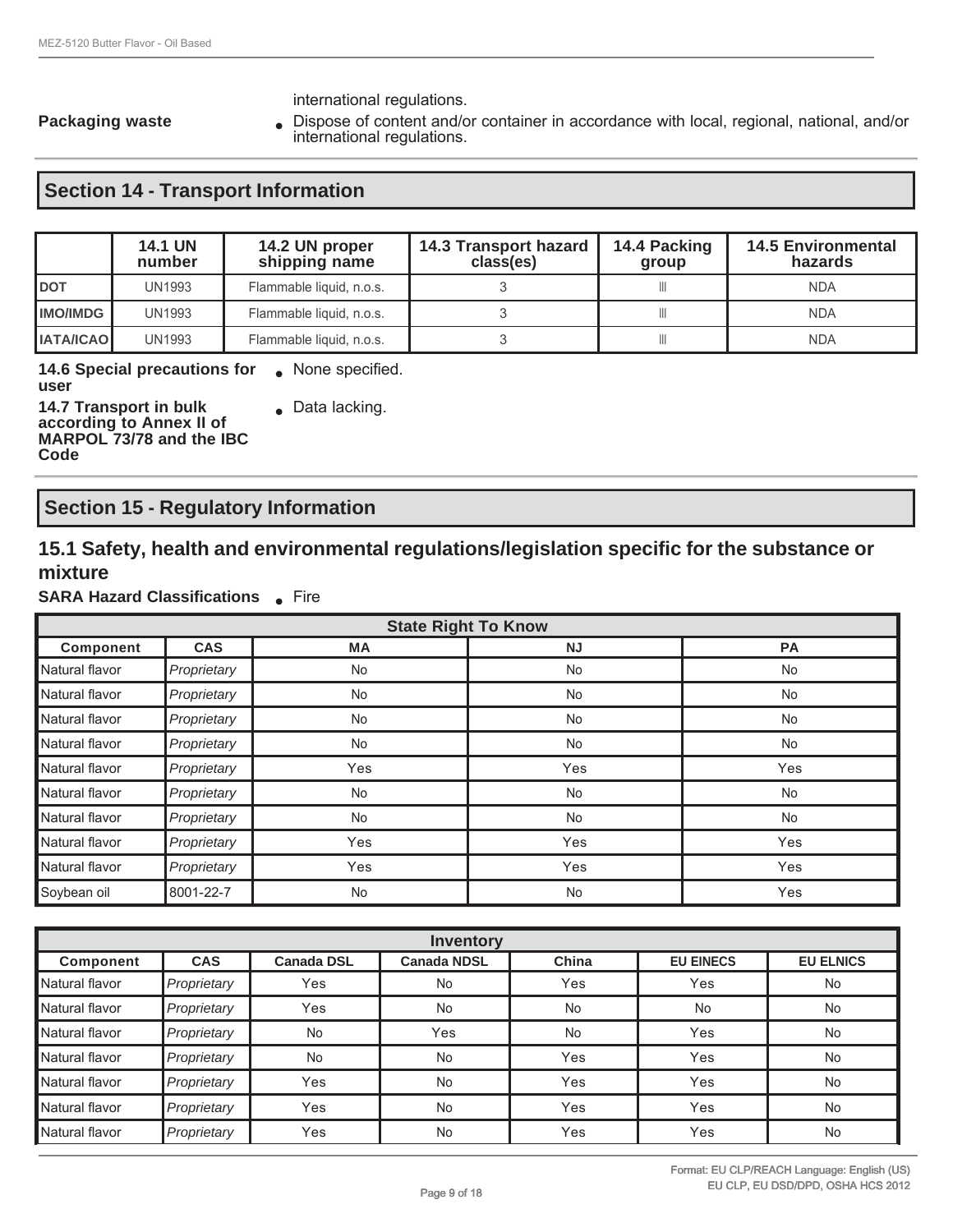| Natural flavor | Proprietary | Yes         | <b>No</b>                 | Yes               | Yes | No          |
|----------------|-------------|-------------|---------------------------|-------------------|-----|-------------|
| Natural flavor | Proprietary | Yes         | No                        | Yes               | Yes | No          |
| Soybean oil    | 8001-22-7   | Yes         | No                        | Yes               | Yes | No          |
|                |             |             | <b>Inventory (Con't.)</b> |                   |     |             |
| Component      |             | <b>CAS</b>  | <b>Japan ENCS</b>         | <b>Korea KECL</b> |     | <b>TSCA</b> |
| Natural flavor |             | Proprietary | Yes                       | Yes               |     | Yes         |
| Natural flavor |             | Proprietary | No                        | No                |     | <b>No</b>   |
| Natural flavor |             | Proprietary | No                        | No                |     | No          |
| Natural flavor |             | Proprietary | <b>No</b>                 | Yes               |     | No          |
| Natural flavor |             | Proprietary | Yes                       | Yes               |     | Yes         |
| Natural flavor |             | Proprietary | Yes                       | <b>No</b>         |     | Yes         |
| Natural flavor |             | Proprietary | Yes                       | Yes               |     | Yes         |
| Natural flavor |             | Proprietary | Yes                       | Yes               |     | Yes         |
| Natural flavor |             | Proprietary | Yes                       | Yes               |     | Yes         |
| Soybean oil    |             | 8001-22-7   | No                        | Yes               |     | Yes         |

#### **Australia**

| Labor<br>Australia - Work Health and Safety Regulations - Hazardous Substances Requiring Health Monitoring |             |            |
|------------------------------------------------------------------------------------------------------------|-------------|------------|
| • Natural flavor                                                                                           | Proprietary | Not Listed |
| • Natural flavor                                                                                           | Proprietary | Not Listed |
| · Soybean oil                                                                                              | 8001-22-7   | Not Listed |
| • Natural flavor                                                                                           | Proprietary | Not Listed |
| • Natural flavor                                                                                           | Proprietary | Not Listed |
| • Natural flavor                                                                                           | Proprietary | Not Listed |
| • Natural flavor                                                                                           | Proprietary | Not Listed |
| • Natural flavor                                                                                           | Proprietary | Not Listed |
| • Natural flavor                                                                                           | Proprietary | Not Listed |
| • Natural flavor                                                                                           | Proprietary | Not Listed |
| Australia - High Volume Industrial Chemicals List                                                          |             |            |
| • Natural flavor                                                                                           | Proprietary | Not Listed |
| • Natural flavor                                                                                           | Proprietary | Not Listed |
| · Soybean oil                                                                                              | 8001-22-7   | Not Listed |
| • Natural flavor                                                                                           | Proprietary | Not Listed |
| • Natural flavor                                                                                           | Proprietary | Not Listed |
| • Natural flavor                                                                                           | Proprietary | Not Listed |
| • Natural flavor                                                                                           | Proprietary | Not Listed |
| • Natural flavor                                                                                           | Proprietary | Not Listed |
| • Natural flavor                                                                                           | Proprietary | Not Listed |
| • Natural flavor                                                                                           | Proprietary | Not Listed |
| Australia - List of Designated Hazardous Substances - Classification                                       |             |            |
| • Natural flavor                                                                                           | Proprietary | C R34      |
| • Natural flavor                                                                                           | Proprietary | C R34      |
| • Soybean oil                                                                                              | 8001-22-7   | Not Listed |
| • Natural flavor                                                                                           | Proprietary | Not Listed |
| • Natural flavor                                                                                           | Proprietary | Not Listed |
| • Natural flavor                                                                                           | Proprietary | Not Listed |
| • Natural flavor                                                                                           | Proprietary | Not Listed |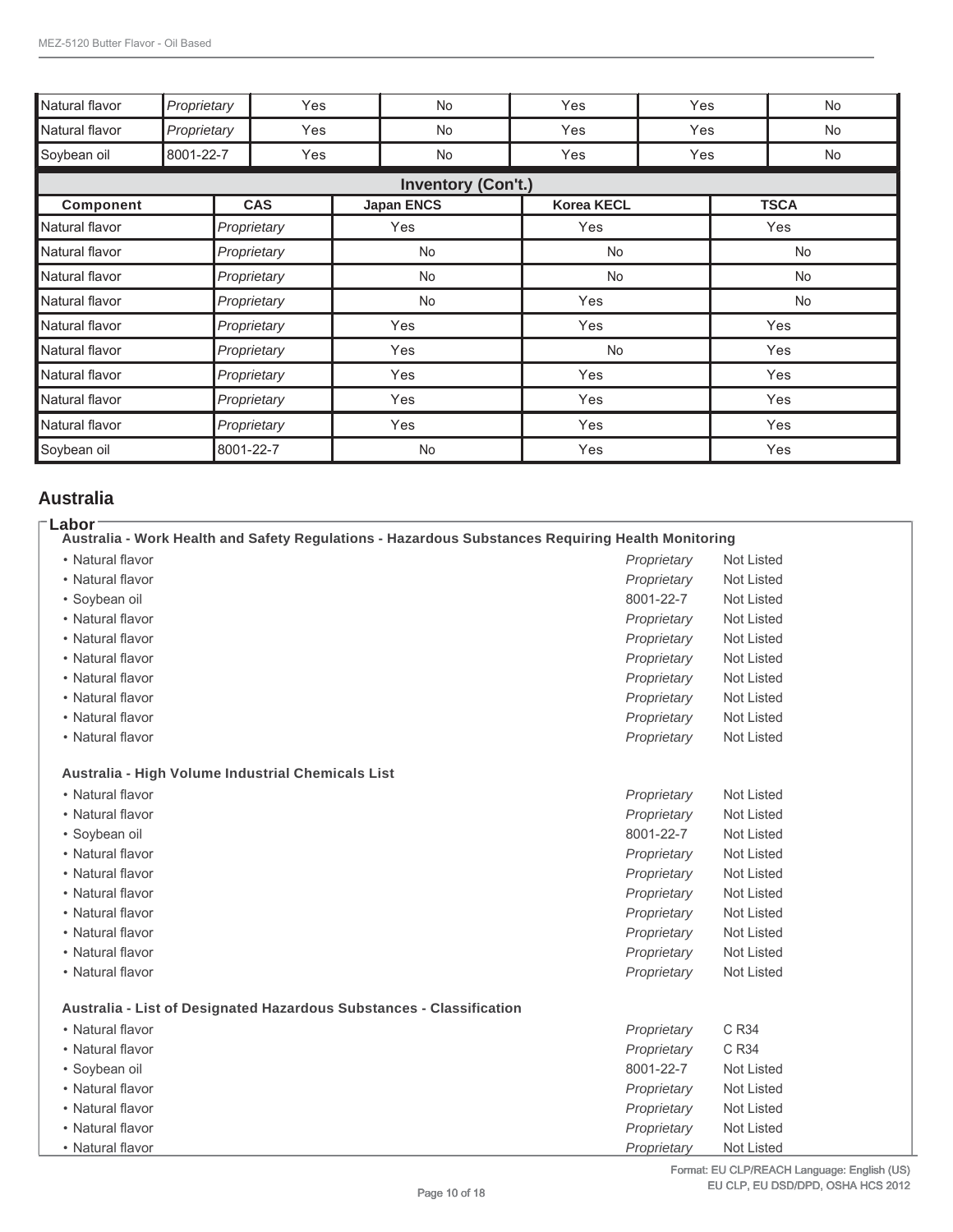| • Natural flavor                                                                      | Proprietary | Not Listed |  |
|---------------------------------------------------------------------------------------|-------------|------------|--|
| • Natural flavor                                                                      | Proprietary | Not Listed |  |
| • Natural flavor                                                                      | Proprietary | Not Listed |  |
| <b>Environment</b> ⊺<br>Australia - National Pollutant Inventory (NPI) Substance List |             |            |  |
| • Natural flavor                                                                      | Proprietary | Not Listed |  |
| • Natural flavor                                                                      | Proprietary | Not Listed |  |
| • Soybean oil                                                                         | 8001-22-7   | Not Listed |  |

- 
- Natural flavor *Proprietary* Not Listed
- Natural flavor *Proprietary* Not Listed
- Natural flavor *Proprietary* Not Listed
- Natural flavor *Proprietary* Not Listed
- Natural flavor *Proprietary* Not Listed • Natural flavor *Proprietary* Not Listed
- 
- Natural flavor *Proprietary* Not Listed

#### **Australia - Ozone Protection Act - Scheduled Substances**

| • Natural flavor                                      | Proprietary | Not Listed |  |
|-------------------------------------------------------|-------------|------------|--|
| • Natural flavor                                      | Proprietary | Not Listed |  |
| • Soybean oil                                         | 8001-22-7   | Not Listed |  |
| • Natural flavor                                      | Proprietary | Not Listed |  |
| • Natural flavor                                      | Proprietary | Not Listed |  |
| • Natural flavor                                      | Proprietary | Not Listed |  |
| • Natural flavor                                      | Proprietary | Not Listed |  |
| • Natural flavor                                      | Proprietary | Not Listed |  |
| • Natural flavor                                      | Proprietary | Not Listed |  |
| • Natural flavor                                      | Proprietary | Not Listed |  |
| <b>Australia - Priority Existing Chemical Program</b> |             |            |  |
| • Natural flavor                                      | Proprietary | Not Listed |  |
| • Natural flavor                                      | Proprietary | Not Listed |  |
| • Sovbean oil                                         | 8001-22-7   | Not Listed |  |

- Natural flavor *Proprietary* Not Listed
- Natural flavor *Proprietary* Not Listed
- Natural flavor *Proprietary* Not Listed
- Natural flavor *Proprietary* Not Listed
- Natural flavor *Proprietary* Not Listed
- Natural flavor *Proprietary* Not Listed
- Natural flavor *Proprietary* Not Listed

#### **Canada**

**Labor**

| Lapor<br><b>Canada - WHMIS - Classifications of Substances</b> |             |                                                                       |
|----------------------------------------------------------------|-------------|-----------------------------------------------------------------------|
| • Natural flavor                                               | Proprietary | Not Listed                                                            |
| • Natural flavor                                               | Proprietary | <b>B3, D1B, E</b>                                                     |
| • Soybean oil                                                  | 8001-22-7   | Uncontrolled product<br>according to WHMIS<br>classification criteria |
| • Natural flavor                                               | Proprietary | D <sub>2</sub> B                                                      |
| • Natural flavor                                               | Proprietary | <b>B2</b>                                                             |
| • Natural flavor                                               | Proprietary | <b>B2, D2B</b>                                                        |
| • Natural flavor                                               | Proprietary | Not Listed                                                            |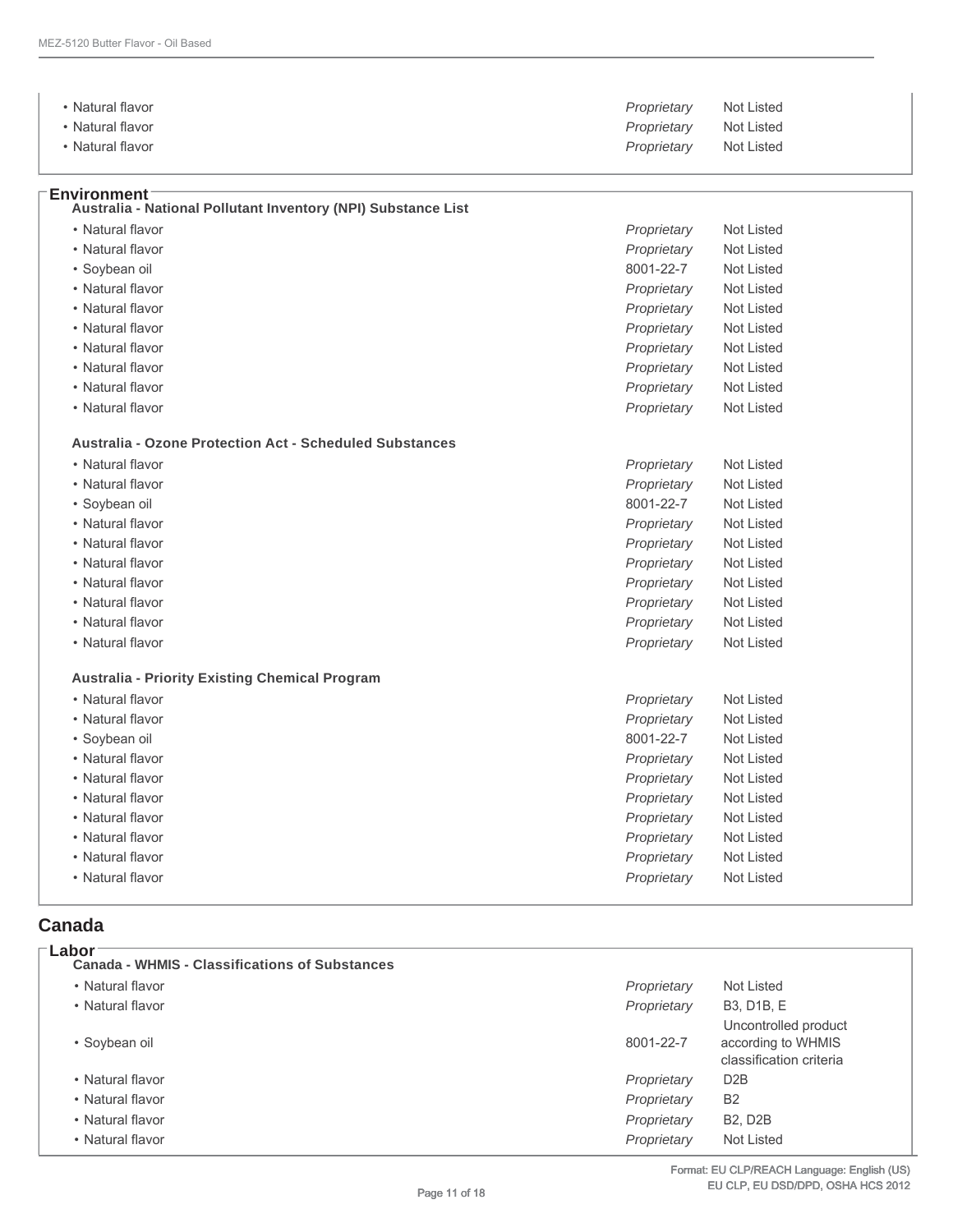| • Natural flavor                                   | Proprietary | Not Listed |
|----------------------------------------------------|-------------|------------|
| • Natural flavor                                   | Proprietary | Not Listed |
| • Natural flavor                                   | Proprietary | Not Listed |
| <b>Canada - WHMIS - Ingredient Disclosure List</b> |             |            |
| • Natural flavor                                   | Proprietary | 1%         |
| • Natural flavor                                   | Proprietary | 1%         |
| • Soybean oil                                      | 8001-22-7   | Not Listed |
| • Natural flavor                                   | Proprietary | Not Listed |
| • Natural flavor                                   | Proprietary | Not Listed |
| • Natural flavor                                   | Proprietary | Not Listed |
| • Natural flavor                                   | Proprietary | Not Listed |
| • Natural flavor                                   | Proprietary | Not Listed |
| • Natural flavor                                   | Proprietary | Not Listed |
| • Natural flavor                                   | Proprietary | Not Listed |
|                                                    |             |            |

#### **Environment**

| <b>Canada - CEPA - Priority Substances List</b> |             |            |
|-------------------------------------------------|-------------|------------|
| • Natural flavor                                | Proprietary | Not Listed |
| • Natural flavor                                | Proprietary | Not Listed |
| • Soybean oil                                   | 8001-22-7   | Not Listed |
| • Natural flavor                                | Proprietary | Not Listed |
| • Natural flavor                                | Proprietary | Not Listed |
| • Natural flavor                                | Proprietary | Not Listed |
| • Natural flavor                                | Proprietary | Not Listed |
| • Natural flavor                                | Proprietary | Not Listed |
| • Natural flavor                                | Proprietary | Not Listed |
| • Natural flavor                                | Proprietary | Not Listed |
|                                                 |             |            |

## **Europe**

| Other∶<br>EU - CLP (1272/2008) - Annex VI - Table 3.2 - Classification |             |                                                       |
|------------------------------------------------------------------------|-------------|-------------------------------------------------------|
| • Natural flavor                                                       | Proprietary | C; R34                                                |
| • Natural flavor                                                       | Proprietary | C: R34                                                |
| • Soybean oil                                                          | 8001-22-7   | Not Listed                                            |
| • Natural flavor                                                       | Proprietary | Not Listed                                            |
| • Natural flavor                                                       | Proprietary | Not Listed                                            |
| • Natural flavor                                                       | Proprietary | Not Listed                                            |
| • Natural flavor                                                       | Proprietary | Not Listed                                            |
| • Natural flavor                                                       | Proprietary | Not Listed                                            |
| • Natural flavor                                                       | Proprietary | Not Listed                                            |
| • Natural flavor                                                       | Proprietary | Not Listed                                            |
| EU - CLP (1272/2008) - Annex VI - Table 3.2 - Concentration Limits     |             |                                                       |
| • Natural flavor                                                       | Proprietary | Not Listed                                            |
| • Natural flavor                                                       | Proprietary | 10% <= C < 25%: Xi; R: 36/37/38<br>25% <= C: C; R: 34 |
| • Soybean oil                                                          | 8001-22-7   | Not Listed                                            |
| • Natural flavor                                                       | Proprietary | Not Listed                                            |
| • Natural flavor                                                       | Proprietary | Not Listed                                            |
| • Natural flavor                                                       | Proprietary | Not Listed                                            |
| • Natural flavor                                                       | Proprietary | Not Listed                                            |
| • Natural flavor                                                       | Proprietary | Not Listed                                            |
|                                                                        |             |                                                       |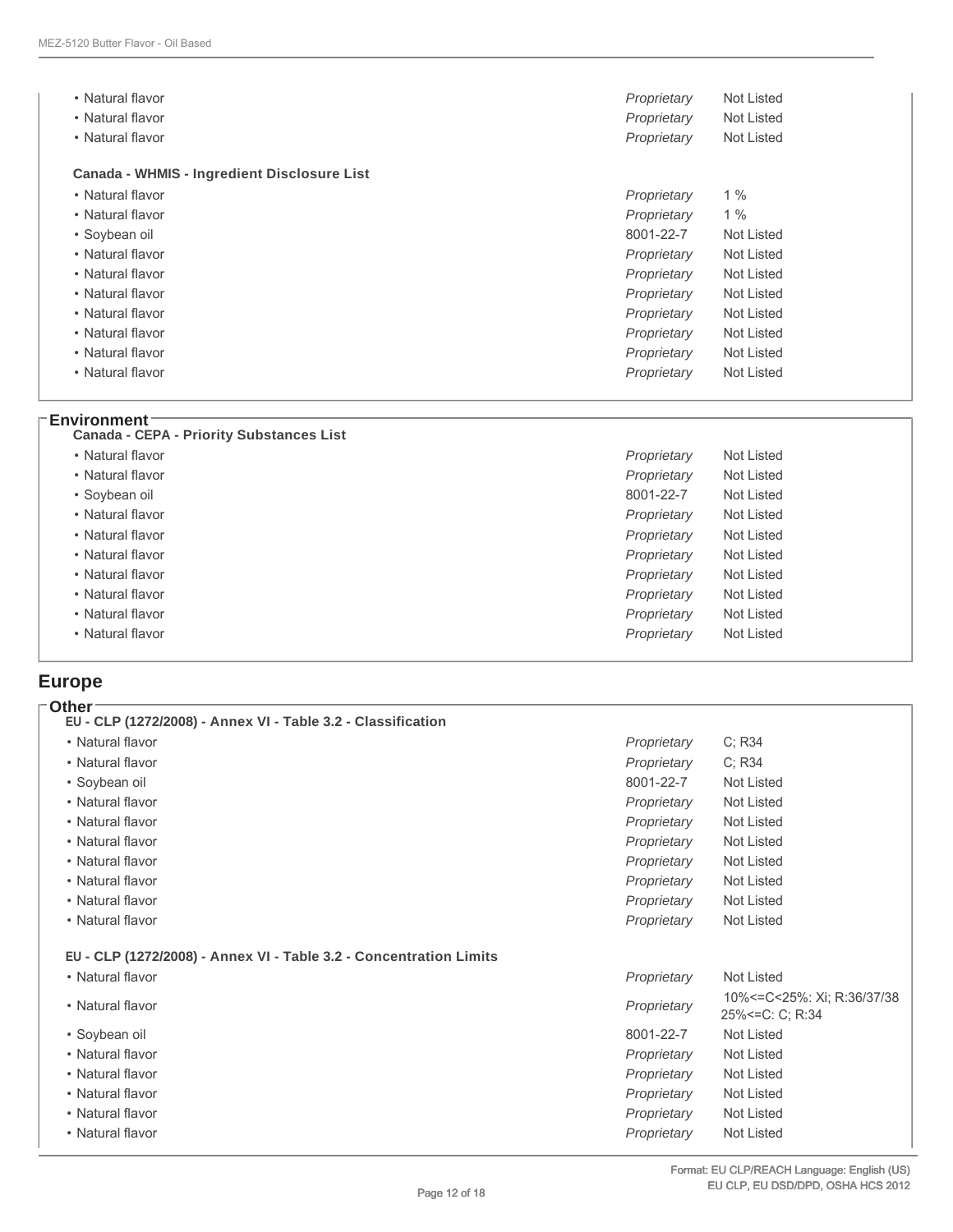| • Natural flavor                                                                  | Proprietary | Not Listed              |
|-----------------------------------------------------------------------------------|-------------|-------------------------|
| • Natural flavor                                                                  | Proprietary | <b>Not Listed</b>       |
| EU - CLP (1272/2008) - Annex VI - Table 3.2 - Labelling                           |             |                         |
| • Natural flavor                                                                  | Proprietary | C R:34 S:(1/2)-26-36-45 |
| • Natural flavor                                                                  | Proprietary | C R:34 S:(1/2)-23-36-45 |
| · Soybean oil                                                                     | 8001-22-7   | <b>Not Listed</b>       |
| • Natural flavor                                                                  | Proprietary | Not Listed              |
| • Natural flavor                                                                  | Proprietary | Not Listed              |
| • Natural flavor                                                                  | Proprietary | <b>Not Listed</b>       |
| • Natural flavor                                                                  | Proprietary | <b>Not Listed</b>       |
| • Natural flavor                                                                  | Proprietary | <b>Not Listed</b>       |
| • Natural flavor                                                                  | Proprietary | Not Listed              |
| • Natural flavor                                                                  | Proprietary | Not Listed              |
| EU - CLP (1272/2008) - Annex VI - Table 3.2 - Notes - Substances and Preparations |             |                         |
| • Natural flavor                                                                  | Proprietary | <b>Not Listed</b>       |
| • Natural flavor                                                                  | Proprietary | B                       |
| • Soybean oil                                                                     | 8001-22-7   | <b>Not Listed</b>       |
| • Natural flavor                                                                  | Proprietary | Not Listed              |
| • Natural flavor                                                                  | Proprietary | Not Listed              |
| • Natural flavor                                                                  | Proprietary | Not Listed              |
| • Natural flavor                                                                  | Proprietary | Not Listed              |
| • Natural flavor                                                                  | Proprietary | <b>Not Listed</b>       |
| • Natural flavor                                                                  | Proprietary | Not Listed              |
| • Natural flavor                                                                  | Proprietary | Not Listed              |
| EU - CLP (1272/2008) - Annex VI - Table 3.2 - Safety Phrases                      |             |                         |
| • Natural flavor                                                                  | Proprietary | $S:(1/2)-26-36-45$      |
| • Natural flavor                                                                  | Proprietary | $S:(1/2)-23-36-45$      |
| • Soybean oil                                                                     | 8001-22-7   | <b>Not Listed</b>       |
| • Natural flavor                                                                  | Proprietary | <b>Not Listed</b>       |
| • Natural flavor                                                                  | Proprietary | <b>Not Listed</b>       |
| • Natural flavor                                                                  | Proprietary | <b>Not Listed</b>       |
| • Natural flavor                                                                  | Proprietary | <b>Not Listed</b>       |
| • Natural flavor                                                                  | Proprietary | Not Listed              |
| • Natural flavor                                                                  | Proprietary | <b>Not Listed</b>       |
| • Natural flavor                                                                  | Proprietary | <b>Not Listed</b>       |

#### **United States**

| • Natural flavor | Proprietary | Not Listed |
|------------------|-------------|------------|
| • Natural flavor | Proprietary | Not Listed |
| • Soybean oil    | 8001-22-7   | Not Listed |
| • Natural flavor | Proprietary | Not Listed |
| • Natural flavor | Proprietary | Not Listed |
| • Natural flavor | Proprietary | Not Listed |
| • Natural flavor | Proprietary | Not Listed |
| • Natural flavor | Proprietary | Not Listed |
| • Natural flavor | Proprietary | Not Listed |
| • Natural flavor | Proprietary | Not Listed |

**U.S. - OSHA - Specifically Regulated Chemicals**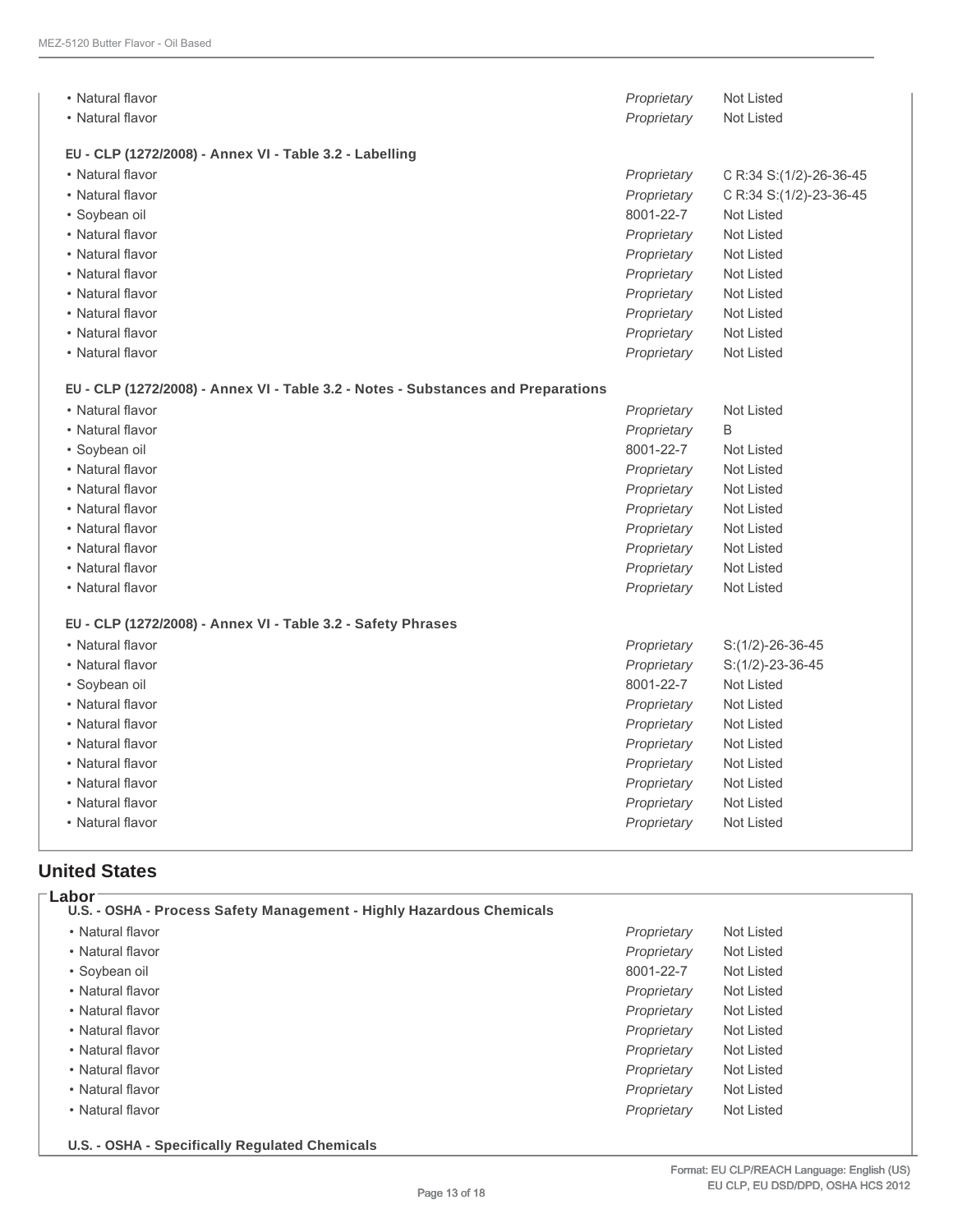| • Natural flavor | Proprietary<br>Not Listed |
|------------------|---------------------------|
| • Natural flavor | Proprietary<br>Not Listed |
| • Soybean oil    | 8001-22-7<br>Not Listed   |
| • Natural flavor | Proprietary<br>Not Listed |
| • Natural flavor | Proprietary<br>Not Listed |
| • Natural flavor | Proprietary<br>Not Listed |
| • Natural flavor | Proprietary<br>Not Listed |
| • Natural flavor | Proprietary<br>Not Listed |
| • Natural flavor | Proprietary<br>Not Listed |
| • Natural flavor | Proprietary<br>Not Listed |

| • Natural flavor | Proprietary | Not Listed |
|------------------|-------------|------------|
| • Natural flavor | Proprietary | Not Listed |
| • Soybean oil    | 8001-22-7   | Not Listed |
| • Natural flavor | Proprietary | Not Listed |
| • Natural flavor | Proprietary | Not Listed |
| • Natural flavor | Proprietary | Not Listed |
| • Natural flavor | Proprietary | Not Listed |
| • Natural flavor | Proprietary | Not Listed |
| • Natural flavor | Proprietary | Not Listed |
| • Natural flavor | Proprietary | Not Listed |

| • Natural flavor                                                          | Proprietary | 5000 lb final RQ; 2270 kg final<br><b>RQ</b> |
|---------------------------------------------------------------------------|-------------|----------------------------------------------|
| • Natural flavor                                                          | Proprietary | 5000 lb final RQ; 2270 kg final<br><b>RQ</b> |
| • Soybean oil                                                             | 8001-22-7   | <b>Not Listed</b>                            |
| • Natural flavor                                                          | Proprietary | Not Listed                                   |
| • Natural flavor                                                          | Proprietary | Not Listed                                   |
| • Natural flavor                                                          | Proprietary | Not Listed                                   |
| • Natural flavor                                                          | Proprietary | Not Listed                                   |
| • Natural flavor                                                          | Proprietary | Not Listed                                   |
| • Natural flavor                                                          | Proprietary | Not Listed                                   |
| • Natural flavor                                                          | Proprietary | Not Listed                                   |
| U.S. - CERCLA/SARA - Radionuclides and Their Reportable Quantities        |             |                                              |
| • Natural flavor                                                          | Proprietary | Not Listed                                   |
| • Natural flavor                                                          | Proprietary | <b>Not Listed</b>                            |
| • Soybean oil                                                             | 8001-22-7   | Not Listed                                   |
| • Natural flavor                                                          | Proprietary | Not Listed                                   |
| • Natural flavor                                                          | Proprietary | Not Listed                                   |
| • Natural flavor                                                          | Proprietary | Not Listed                                   |
| • Natural flavor                                                          | Proprietary | Not Listed                                   |
| • Natural flavor                                                          | Proprietary | Not Listed                                   |
| • Natural flavor                                                          | Proprietary | Not Listed                                   |
| • Natural flavor                                                          | Proprietary | Not Listed                                   |
| U.S. - CERCLA/SARA - Section 302 Extremely Hazardous Substances EPCRA RQs |             |                                              |
| • Natural flavor                                                          | Proprietary | Not Listed                                   |
| • Natural flavor                                                          | Proprietary | <b>Not Listed</b>                            |
| • Soybean oil                                                             | 8001-22-7   | Not Listed                                   |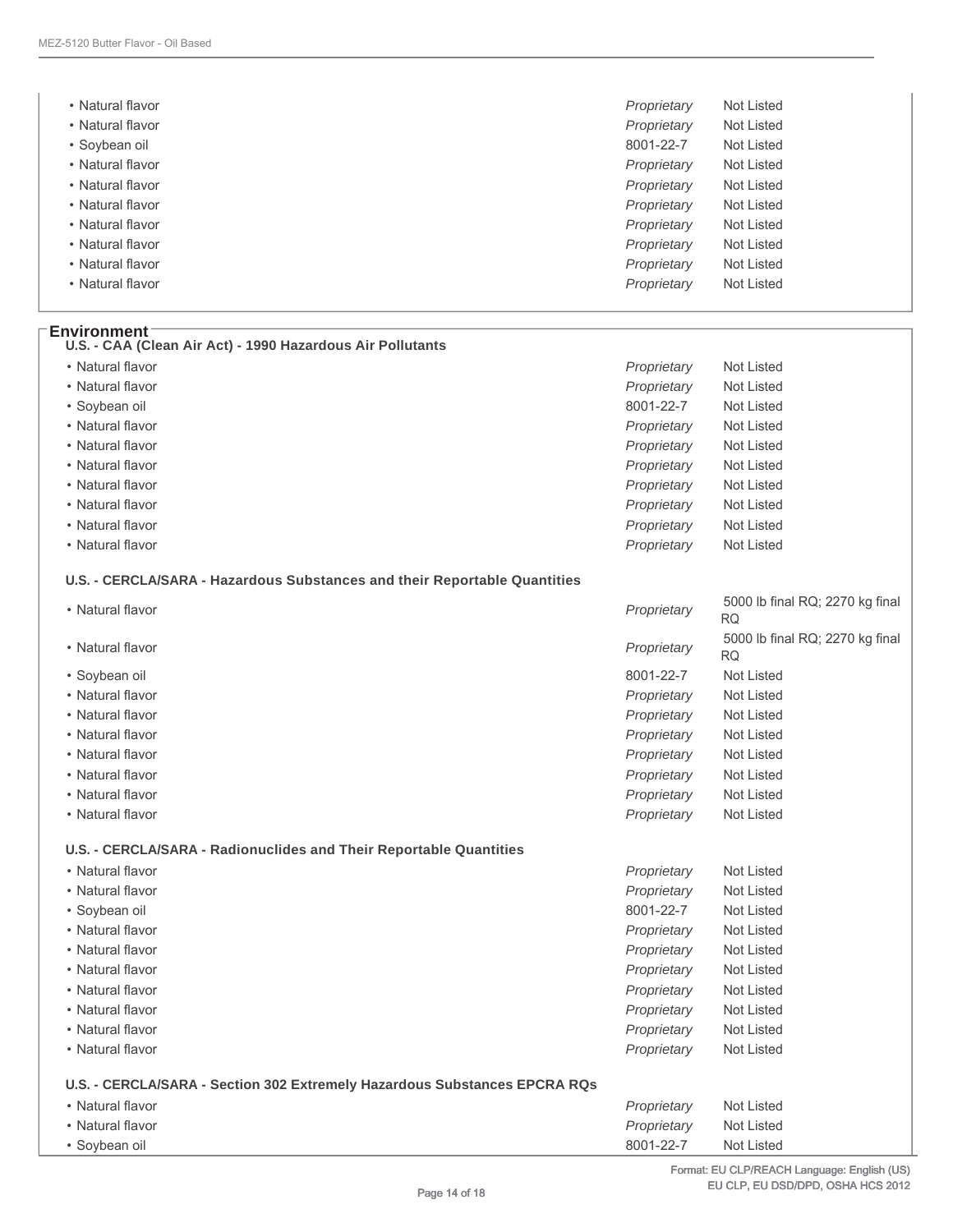| • Natural flavor                                                     | Proprietary | Not Listed        |
|----------------------------------------------------------------------|-------------|-------------------|
| • Natural flavor                                                     | Proprietary | Not Listed        |
| • Natural flavor                                                     | Proprietary | Not Listed        |
| • Natural flavor                                                     | Proprietary | Not Listed        |
| • Natural flavor                                                     | Proprietary | <b>Not Listed</b> |
| • Natural flavor                                                     | Proprietary | Not Listed        |
| • Natural flavor                                                     | Proprietary | Not Listed        |
|                                                                      |             |                   |
| U.S. - CERCLA/SARA - Section 302 Extremely Hazardous Substances TPQs |             |                   |
| • Natural flavor                                                     | Proprietary | <b>Not Listed</b> |
| • Natural flavor                                                     | Proprietary | Not Listed        |
| · Soybean oil                                                        | 8001-22-7   | Not Listed        |
| • Natural flavor                                                     | Proprietary | Not Listed        |
| • Natural flavor                                                     | Proprietary | Not Listed        |
| • Natural flavor                                                     | Proprietary | Not Listed        |
| • Natural flavor                                                     | Proprietary | Not Listed        |
| • Natural flavor                                                     | Proprietary | Not Listed        |
| • Natural flavor                                                     | Proprietary | Not Listed        |
| • Natural flavor                                                     | Proprietary | Not Listed        |
| U.S. - CERCLA/SARA - Section 313 - Emission Reporting                |             |                   |
| • Natural flavor                                                     | Proprietary | Not Listed        |
| • Natural flavor                                                     | Proprietary | Not Listed        |
| · Soybean oil                                                        | 8001-22-7   | <b>Not Listed</b> |
| • Natural flavor                                                     | Proprietary | Not Listed        |
| • Natural flavor                                                     | Proprietary | Not Listed        |
| • Natural flavor                                                     | Proprietary | Not Listed        |
| • Natural flavor                                                     | Proprietary | Not Listed        |
| • Natural flavor                                                     | Proprietary | Not Listed        |
| • Natural flavor                                                     | Proprietary | Not Listed        |
| • Natural flavor                                                     | Proprietary | Not Listed        |
|                                                                      |             |                   |
| U.S. - CERCLA/SARA - Section 313 - PBT Chemical Listing              |             |                   |
| • Natural flavor                                                     | Proprietary | Not Listed        |
| • Natural flavor                                                     | Proprietary | <b>Not Listed</b> |
| · Soybean oil                                                        | 8001-22-7   | Not Listed        |
| • Natural flavor                                                     | Proprietary | Not Listed        |
| • Natural flavor                                                     | Proprietary | Not Listed        |
| • Natural flavor                                                     | Proprietary | Not Listed        |
| • Natural flavor                                                     | Proprietary | Not Listed        |
| • Natural flavor                                                     | Proprietary | Not Listed        |
| • Natural flavor                                                     | Proprietary | Not Listed        |
| • Natural flavor                                                     | Proprietary | Not Listed        |
|                                                                      |             |                   |

#### **United States - California**

| <b>Environment</b><br>U.S. - California - Proposition 65 - Carcinogens List |             |            |
|-----------------------------------------------------------------------------|-------------|------------|
| • Natural flavor                                                            | Proprietary | Not Listed |
| • Natural flavor                                                            | Proprietary | Not Listed |
| • Soybean oil                                                               | 8001-22-7   | Not Listed |
| • Natural flavor                                                            | Proprietary | Not Listed |
| • Natural flavor                                                            | Proprietary | Not Listed |
| • Natural flavor                                                            | Proprietary | Not Listed |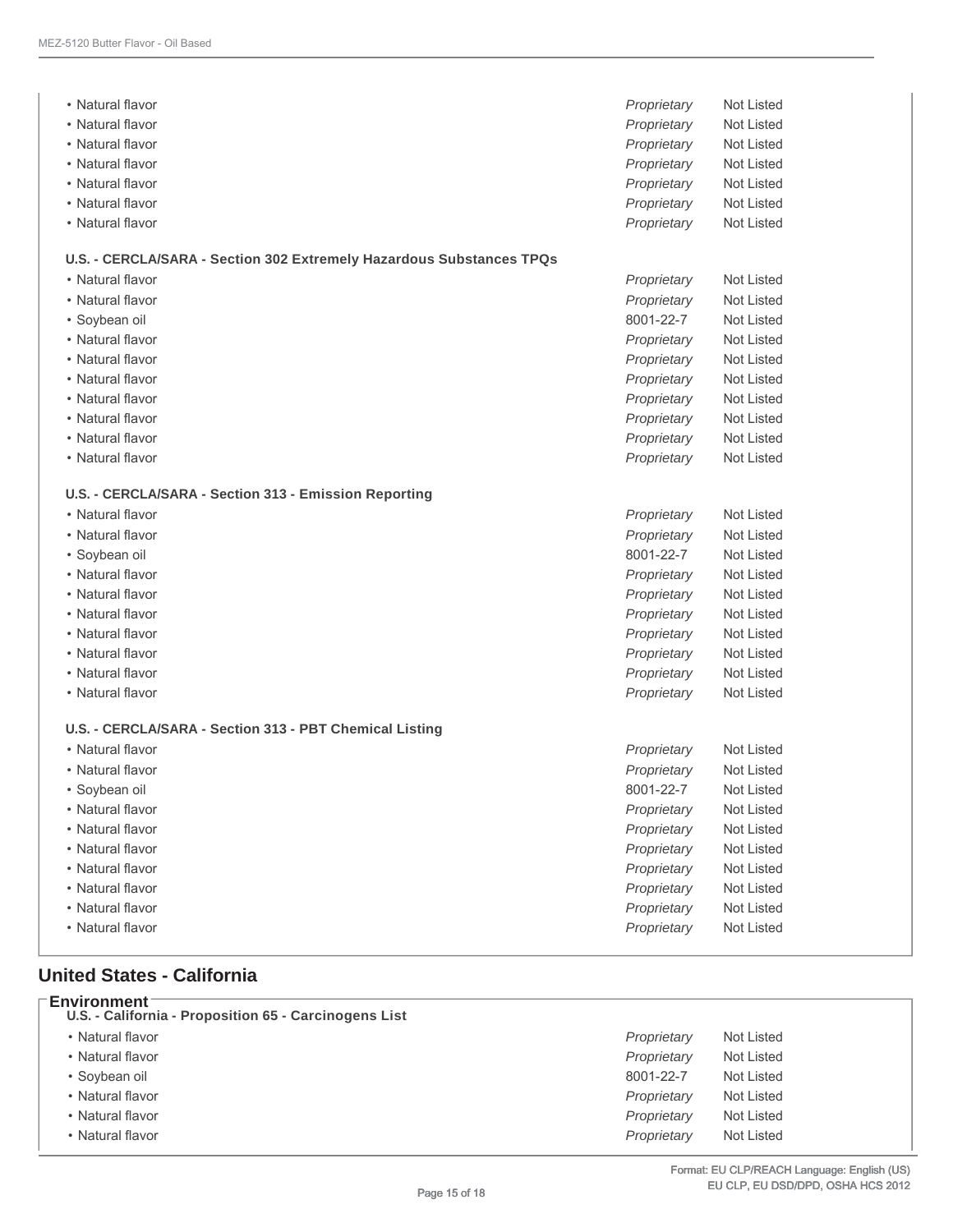| • Natural flavor                                                          | Proprietary | Not Listed        |
|---------------------------------------------------------------------------|-------------|-------------------|
| • Natural flavor                                                          | Proprietary | Not Listed        |
| • Natural flavor                                                          | Proprietary | Not Listed        |
| • Natural flavor                                                          | Proprietary | Not Listed        |
| U.S. - California - Proposition 65 - Developmental Toxicity               |             |                   |
| • Natural flavor                                                          | Proprietary | Not Listed        |
| • Natural flavor                                                          | Proprietary | Not Listed        |
| • Soybean oil                                                             | 8001-22-7   | Not Listed        |
| • Natural flavor                                                          | Proprietary | <b>Not Listed</b> |
| • Natural flavor                                                          | Proprietary | Not Listed        |
| • Natural flavor                                                          | Proprietary | Not Listed        |
| • Natural flavor                                                          | Proprietary | Not Listed        |
| • Natural flavor                                                          | Proprietary | Not Listed        |
| • Natural flavor                                                          | Proprietary | Not Listed        |
| • Natural flavor                                                          | Proprietary | Not Listed        |
| U.S. - California - Proposition 65 - Maximum Allowable Dose Levels (MADL) |             |                   |
| • Natural flavor                                                          | Proprietary | Not Listed        |
| • Natural flavor                                                          | Proprietary | Not Listed        |
| • Soybean oil                                                             | 8001-22-7   | Not Listed        |
| • Natural flavor                                                          | Proprietary | Not Listed        |
| • Natural flavor                                                          | Proprietary | Not Listed        |
| • Natural flavor                                                          | Proprietary | Not Listed        |
| • Natural flavor                                                          | Proprietary | Not Listed        |
| • Natural flavor                                                          | Proprietary | Not Listed        |
| • Natural flavor                                                          | Proprietary | Not Listed        |
| • Natural flavor                                                          | Proprietary | Not Listed        |
| U.S. - California - Proposition 65 - No Significant Risk Levels (NSRL)    |             |                   |
| • Natural flavor                                                          | Proprietary | <b>Not Listed</b> |
| • Natural flavor                                                          | Proprietary | Not Listed        |
| · Soybean oil                                                             | 8001-22-7   | Not Listed        |
| • Natural flavor                                                          | Proprietary | Not Listed        |
| • Natural flavor                                                          | Proprietary | Not Listed        |
| • Natural flavor                                                          | Proprietary | Not Listed        |
| • Natural flavor                                                          | Proprietary | Not Listed        |
| • Natural flavor                                                          | Proprietary | Not Listed        |
| • Natural flavor                                                          | Proprietary | Not Listed        |
| • Natural flavor                                                          | Proprietary | Not Listed        |
| U.S. - California - Proposition 65 - Reproductive Toxicity - Female       |             |                   |
| • Natural flavor                                                          | Proprietary | Not Listed        |
| • Natural flavor                                                          | Proprietary | Not Listed        |
| · Soybean oil                                                             | 8001-22-7   | Not Listed        |
| • Natural flavor                                                          | Proprietary | Not Listed        |
| • Natural flavor                                                          | Proprietary | Not Listed        |
| • Natural flavor                                                          | Proprietary | Not Listed        |
| • Natural flavor                                                          | Proprietary | Not Listed        |
| • Natural flavor                                                          | Proprietary | Not Listed        |
| • Natural flavor                                                          | Proprietary | Not Listed        |
| • Natural flavor                                                          | Proprietary | Not Listed        |
|                                                                           |             |                   |

**U.S. - California - Proposition 65 - Reproductive Toxicity - Male**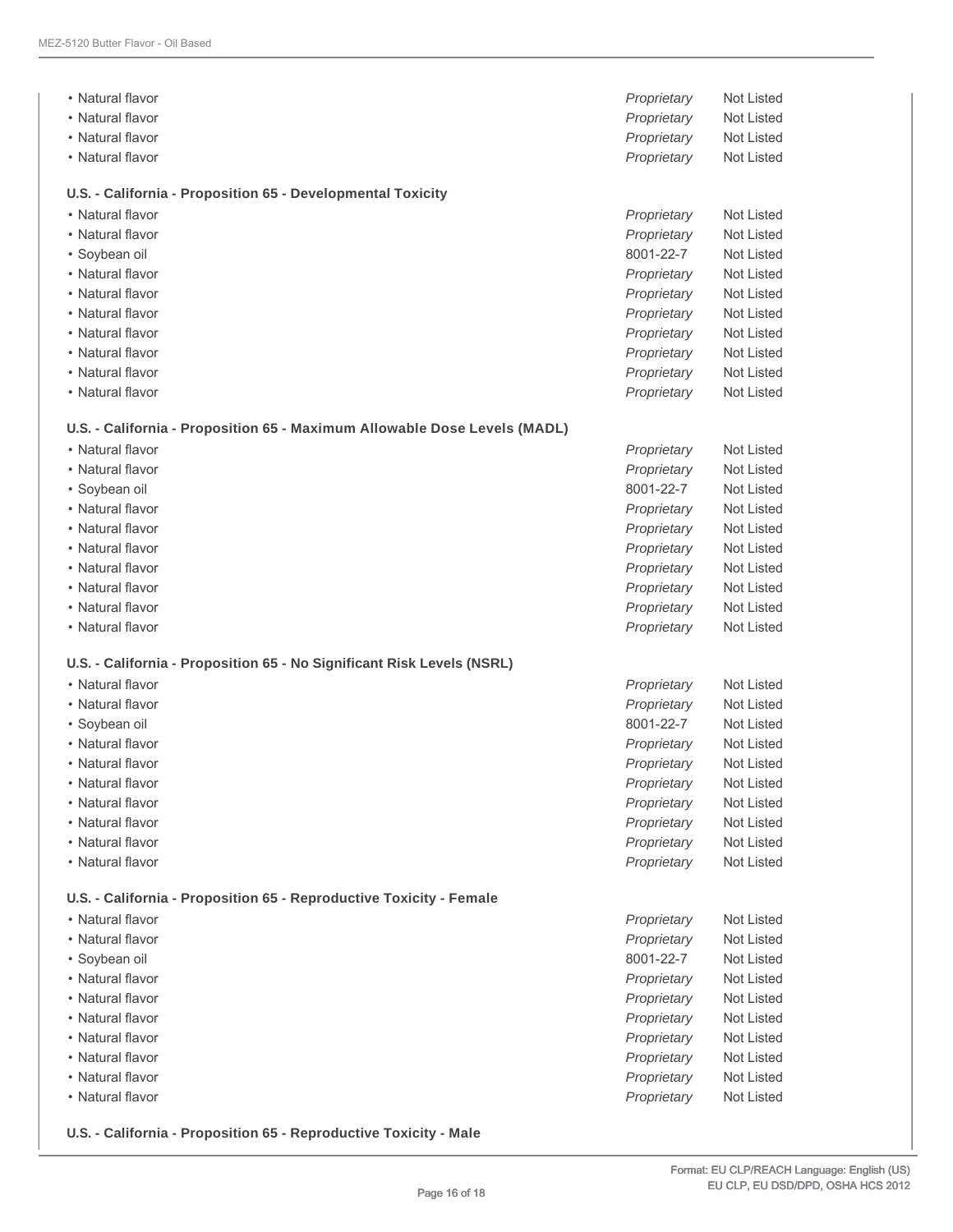| • Natural flavor | Proprietary | Not Listed |
|------------------|-------------|------------|
| • Natural flavor | Proprietary | Not Listed |
| • Soybean oil    | 8001-22-7   | Not Listed |
| • Natural flavor | Proprietary | Not Listed |
| • Natural flavor | Proprietary | Not Listed |
| • Natural flavor | Proprietary | Not Listed |
| • Natural flavor | Proprietary | Not Listed |
| • Natural flavor | Proprietary | Not Listed |
| • Natural flavor | Proprietary | Not Listed |
| • Natural flavor | Proprietary | Not Listed |

## **United States - Pennsylvania**

| Labor<br>U.S. - Pennsylvania - RTK (Right to Know) - Environmental Hazard List |             |            |
|--------------------------------------------------------------------------------|-------------|------------|
| • Natural flavor                                                               | Proprietary |            |
| • Natural flavor                                                               | Proprietary |            |
| • Soybean oil                                                                  | 8001-22-7   | Not Listed |
| • Natural flavor                                                               | Proprietary | Not Listed |
| • Natural flavor                                                               | Proprietary | Not Listed |
| • Natural flavor                                                               | Proprietary |            |
| • Natural flavor                                                               | Proprietary | Not Listed |
| • Natural flavor                                                               | Proprietary | Not Listed |
| • Natural flavor                                                               | Proprietary | Not Listed |
| • Natural flavor                                                               | Proprietary | Not Listed |
| U.S. - Pennsylvania - RTK (Right to Know) - Special Hazardous Substances       |             |            |
| • Natural flavor                                                               | Proprietary | Not Listed |
| • Natural flavor                                                               | Proprietary | Not Listed |
| • Soybean oil                                                                  | 8001-22-7   | Not Listed |
| • Natural flavor                                                               | Proprietary | Not Listed |
| • Natural flavor                                                               | Proprietary | Not Listed |
| • Natural flavor                                                               | Proprietary | Not Listed |
| • Natural flavor                                                               | Proprietary | Not Listed |
| • Natural flavor                                                               | Proprietary | Not Listed |
| • Natural flavor                                                               | Proprietary | Not Listed |
| • Natural flavor                                                               | Proprietary | Not Listed |

## **15.2 Chemical Safety Assessment**

● No Chemical Safety Assessment has been carried out.

| <b>Section 16 - Other Information</b> |                                                                                                                                                                              |  |
|---------------------------------------|------------------------------------------------------------------------------------------------------------------------------------------------------------------------------|--|
| Relevant Phrases (code & full text)   |                                                                                                                                                                              |  |
|                                       | H314 - Causes severe skin burns and eye damage.<br>H315 - Causes skin irritation<br>R <sub>34</sub> - Causes burns.<br>R38 - Irritating to skin.                             |  |
| <b>Last Revision Date</b>             | November 7th, $2016$                                                                                                                                                         |  |
| Disclaimer/Statement of<br>Liability  | The information contained herein is based on the data available to us and is believed<br>to be accurate. However, no warranty is expressed or implied regarding the accuracy |  |